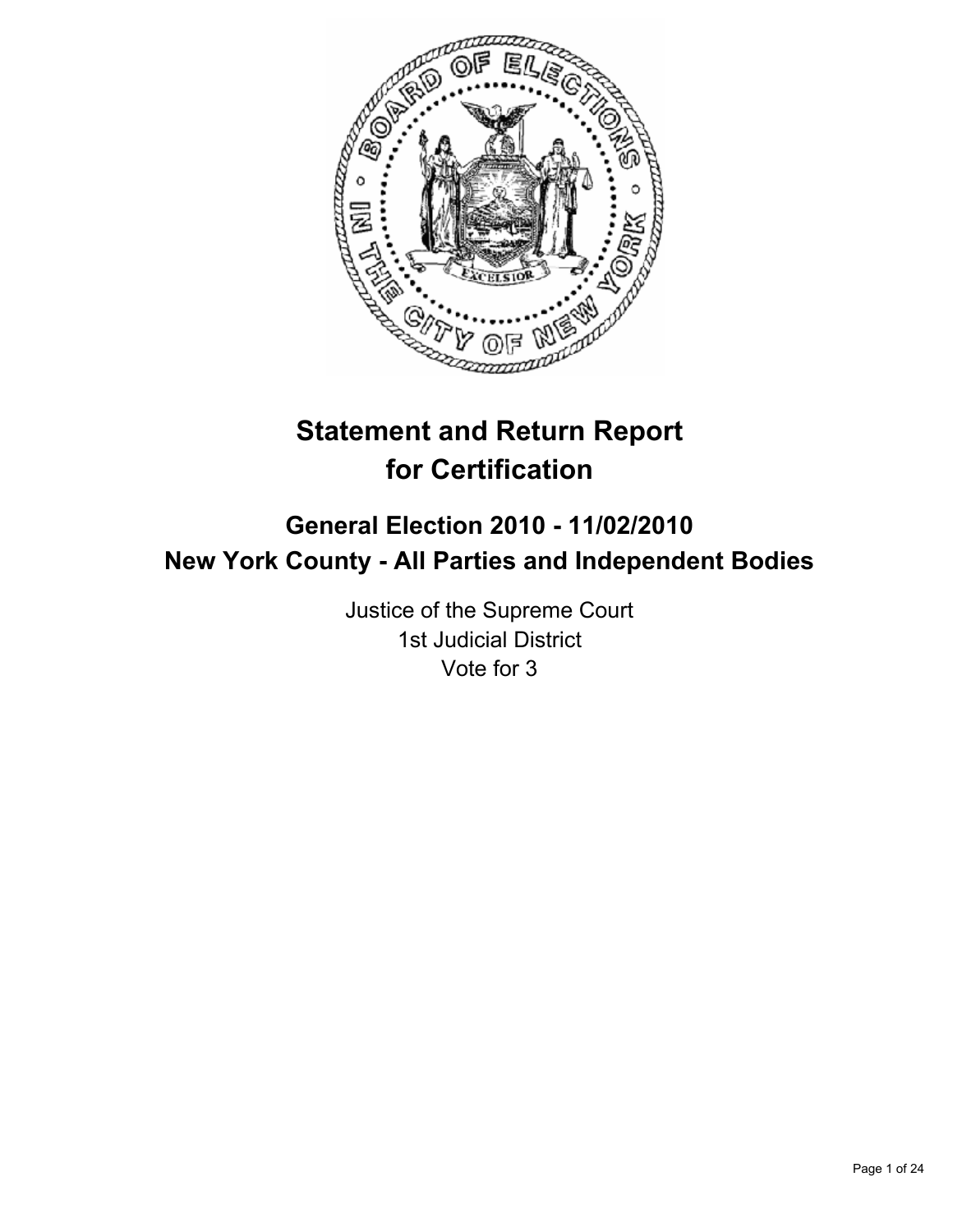

| <b>PUBLIC COUNTER</b>            | 21,353         |
|----------------------------------|----------------|
| <b>EMERGENCY</b>                 | 0              |
| ABSENTEE/MILITARY                | 416            |
| <b>AFFIDAVIT</b>                 | 743            |
| <b>Total Ballots</b>             | 22,693         |
| JEFFREY K OING (DEMOCRATIC)      | 14,435         |
| KAREN M BURKE (REPUBLICAN)       | 3,678          |
| MATTHEW F COOPER (DEMOCRATIC)    | 13,021         |
| <b>GEORGE JANIS (REPUBLICAN)</b> | 3,065          |
| CYNTHIA S KERN (DEMOCRATIC)      | 13,330         |
| JODI A MOSIELLO (REPUBLICAN)     | 3,067          |
| ADAM SILVERA (WRITE-IN)          | 1              |
| ALANA LESCZYSKI (WRITE-IN)       | 4              |
| BENJAMIN LESCZYSKI (WRITE-IN)    | 1              |
| CHRIS REISMAN (WRITE-IN)         | 1              |
| DAVID COHN (WRITE-IN)            | $\overline{2}$ |
| DEBORAH A KAPLAN (WRITE-IN)      | 2              |
| <b>GECKO PEOPLE (WRITE-IN)</b>   | 1              |
| JEFFEY CHIN (WRITE-IN)           | $\overline{2}$ |
| LARRY FLYNT (WRITE-IN)           | 3              |
| LIZARD PEOPLE (WRITE-IN)         | 1              |
| LYNN KOTLER (WRITE-IN)           | 2              |
| MANLY KESTENBAUM (WRITE-IN)      | 1              |
| MARGUIRE LOUDA (WRITE-IN)        | 1              |
| MARK RODGERS (WRITE-IN)          | 1              |
| MIKE GEORGE (WRITE-IN)           | 1              |
| MY DOG KARMA (WRITE-IN)          | 3              |
| NO NAME (WRITE-IN)               | 16             |
| NOBODY (WRITE-IN)                | 5              |
| NONE (WRITE-IN)                  | 3              |
| NONE OF THE ABOVE (WRITE-IN)     | 10             |
| NONE OF THESE (WRITE-IN)         | 3              |
| OHNE FATLE (WRITE-IN)            | 1              |
| OTHER (WRITE-IN)                 | 3              |
| PATRICA GATLING (WRITE-IN)       | 2              |
| PETER DOLOTTA (WRITE-IN)         | 1              |
| PETER HOWARD (WRITE-IN)          | 2              |
| PETER VANTOL (WRITE-IN)          | 1              |
| RACHEL BEARDSLEY (WRITE-IN)      | 1              |
| RANDI HARRISON (WRITE-IN)        | 1              |
| RICH MCANGER (WRITE-IN)          | 1              |
| ROBERT STEPANEK (WRITE-IN)       | 1              |
| RON MILLER (WRITE-IN)            | 1              |
| ROY MILLER (WRITE-IN)            | 1              |
| SARAH LESCZYCKI (WRITE-IN)       | 1              |
| SNAKE PEOPLE (WRITE-IN)          | 1              |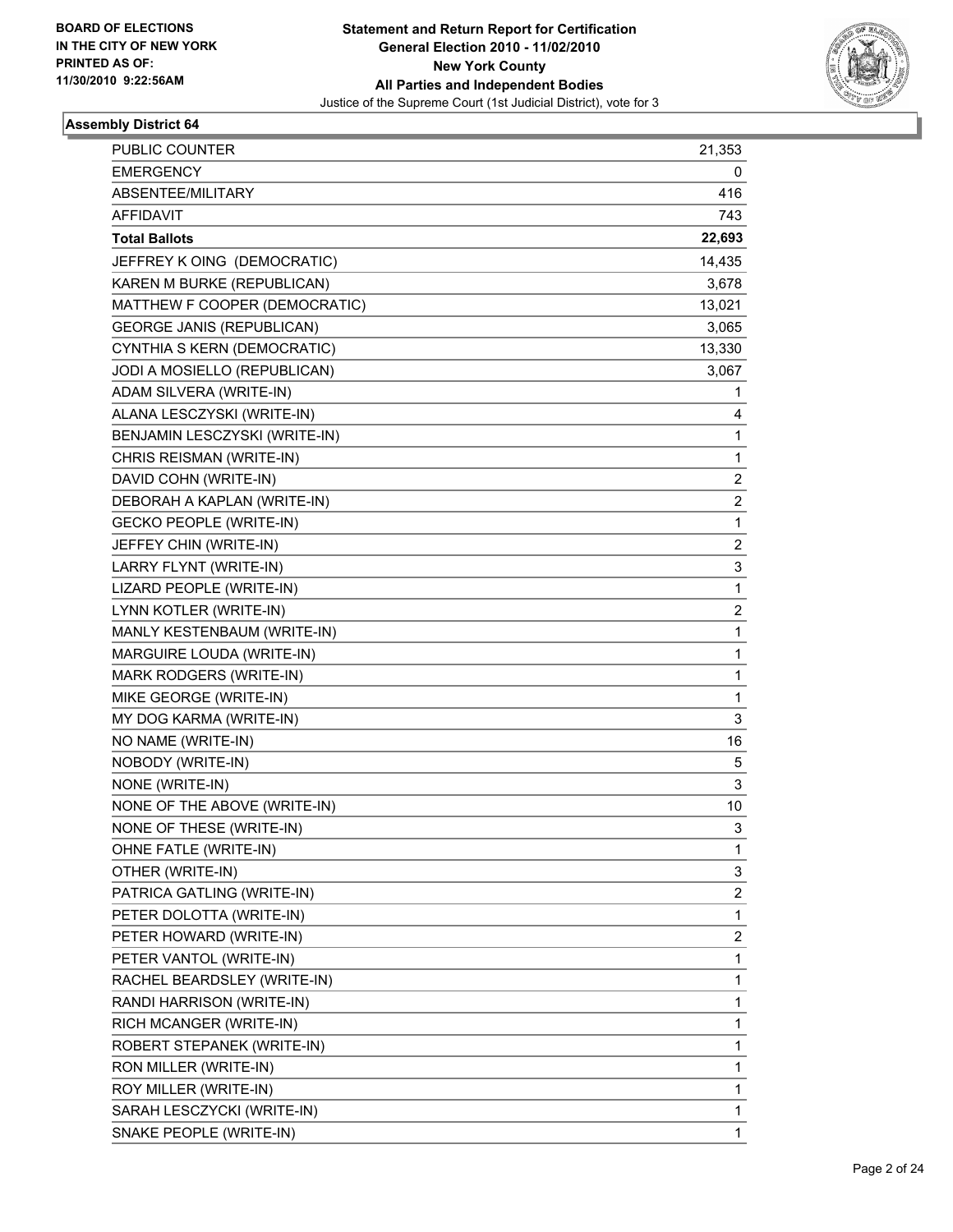

| TAMI ALBERT (WRITE-IN)      |        |
|-----------------------------|--------|
| THOMAS E SCANLON (WRITE-IN) |        |
| <b>Total Votes</b>          | 50,680 |
| Unrecorded                  | 17.399 |

| <b>PUBLIC COUNTER</b>             | 31,869         |
|-----------------------------------|----------------|
| <b>EMERGENCY</b>                  | 0              |
| ABSENTEE/MILITARY                 | 1,013          |
| <b>AFFIDAVIT</b>                  | 887            |
| <b>Total Ballots</b>              | 34,295         |
| JEFFREY K OING (DEMOCRATIC)       | 19,353         |
| KAREN M BURKE (REPUBLICAN)        | 9,173          |
| MATTHEW F COOPER (DEMOCRATIC)     | 19,712         |
| <b>GEORGE JANIS (REPUBLICAN)</b>  | 7,614          |
| CYNTHIA S KERN (DEMOCRATIC)       | 20,064         |
| JODI A MOSIELLO (REPUBLICAN)      | 7,715          |
| ADAM EGELBERG (WRITE-IN)          | 1              |
| ASHOK CHANDRA (WRITE-IN)          | 2              |
| BRETT WEGNER (WRITE-IN)           | 1              |
| CLIFFORD BANKS (WRITE-IN)         | 1              |
| <b>CURIOUS GEORGE (WRITE-IN)</b>  | 1              |
| DAVID KEMPSKI (WRITE-IN)          | 1              |
| DAVID ZABLE (WRITE-IN)            | 1              |
| DEAN COREN (WRITE-IN)             | 1              |
| ELLEN GESNER (WRITE-IN)           | 1              |
| <b>GLENN MAGPANTAY (WRITE-IN)</b> | 1              |
| HEIDI JILL ABRAMS (WRITE-IN)      | 1              |
| JIMMY MCMILLAN (WRITE-IN)         | 2              |
| JOE STEIN (WRITE-IN)              | 1              |
| JOSHUA ZABLE (WRITE-IN)           | 1              |
| LISA MUNKOWSKI (WRITE-IN)         | 1              |
| MATTHEW E KAPLAN (WRITE-IN)       | 1              |
| MOSIELLO (WRITE-IN)               | $\overline{2}$ |
| NO NAME (WRITE-IN)                | 14             |
| NOEL JEFFERSON (WRITE-IN)         | 1              |
| PAUL CREDITON (WRITE-IN)          | 1              |
| ROY WASSERMAN (WRITE-IN)          | $\overline{2}$ |
| SANTA CLAUS (WRITE-IN)            | 2              |
| SCOT GLEASON (WRITE-IN)           | 1              |
| SOPHIE SLONIM (WRITE-IN)          | 1              |
| STEVEN CHOI (WRITE-IN)            | 1              |
| TANYA YOUNG (WRITE-IN)            | 1              |
| VOID (WRITE-IN)                   | 4              |
| YU SUONG MUN (WRITE-IN)           | 1              |
| <b>Total Votes</b>                | 83,680         |
| Unrecorded                        | 19,205         |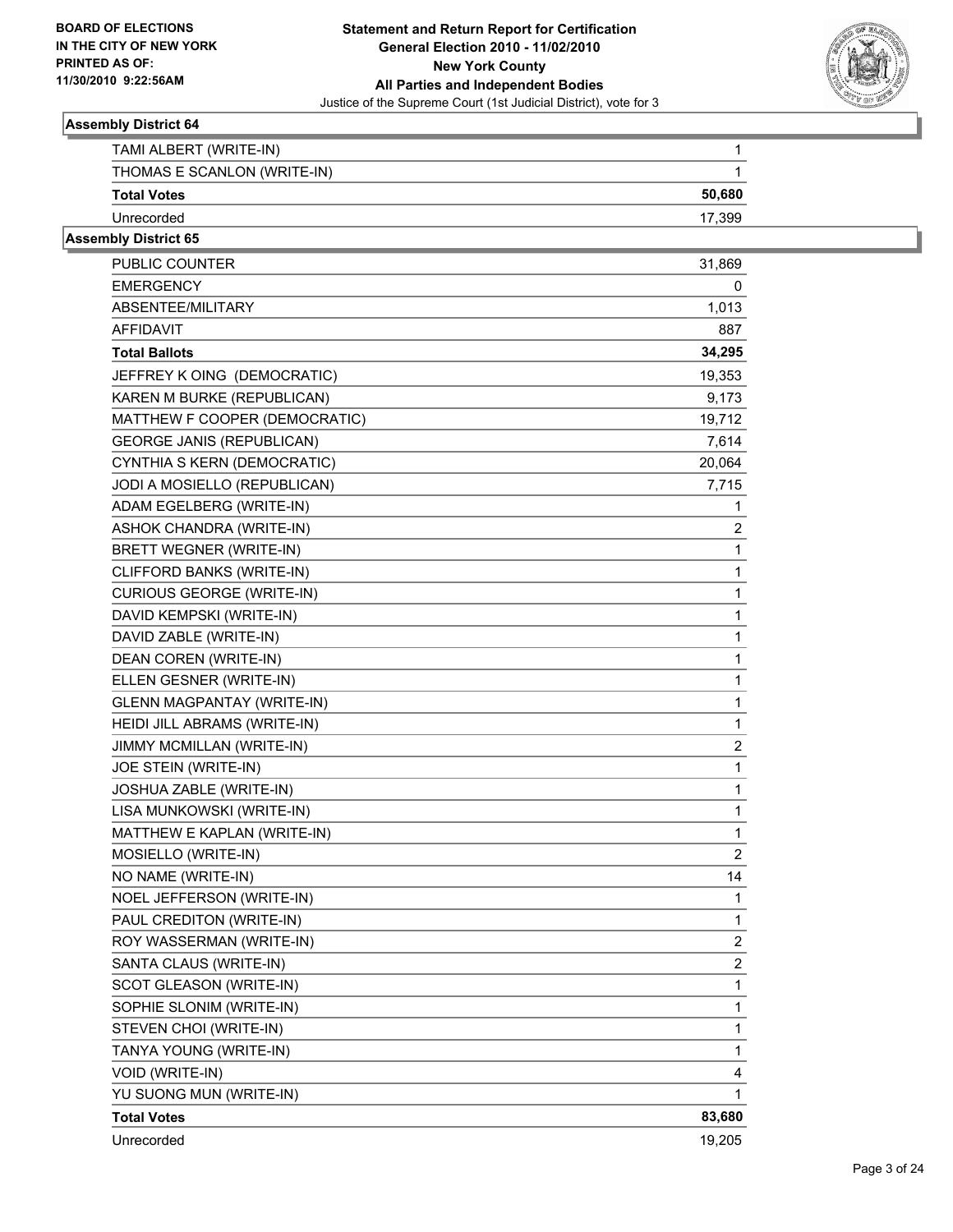

| PUBLIC COUNTER                    | 33,385       |
|-----------------------------------|--------------|
| <b>EMERGENCY</b>                  | 7            |
| ABSENTEE/MILITARY                 | 1,166        |
| <b>AFFIDAVIT</b>                  | 1,095        |
| <b>Total Ballots</b>              | 36,395       |
| JEFFREY K OING (DEMOCRATIC)       | 25,420       |
| KAREN M BURKE (REPUBLICAN)        | 4,935        |
| MATTHEW F COOPER (DEMOCRATIC)     | 25,361       |
| <b>GEORGE JANIS (REPUBLICAN)</b>  | 4,079        |
| CYNTHIA S KERN (DEMOCRATIC)       | 25,873       |
| JODI A MOSIELLO (REPUBLICAN)      | 4,191        |
| 1) FULL PUBLIC FUNDING (WRITE-IN) | 1            |
| 2) FULL PUBLIC FUNDING (WRITE-IN) | 1            |
| 3) FULL PUBLIC FUNDING (WRITE-IN) | 1            |
| CALEB FOSS (WRITE-IN)             | 1            |
| FRAN BECKER (WRITE-IN)            | 1            |
| <b>GEORGE PHILLIPS (WRITE-IN)</b> | 1            |
| GINO LAUNUCCI (WRITE-IN)          | 1            |
| <b>GUY MARIANO (WRITE-IN)</b>     | 1            |
| HOLT (WRITE-IN)                   | 1            |
| JIM LESQ YRSIA (WRITE-IN)         | 1            |
| JOE MONGRAN (WRITE-IN)            | 1            |
| LEARNED HLND (WRITE-IN)           | 1            |
| LEWIS LEPHOM (WRITE-IN)           | 2            |
| LINE 1 NA (WRITE-IN)              | 1            |
| LINE 2 NA (WRITE-IN)              | $\mathbf{1}$ |
| LINE 3 NA (WRITE-IN)              | 1            |
| MARK A WOODSMAN (WRITE-IN)        | 1            |
| MARK AXINN (WRITE-IN)             | 1            |
| MARK CARROLL (WRITE-IN)           | 1            |
| MARY C KAPARIC (WRITE-IN)         | 1            |
| MAX DASHEVSKY (WRITE-IN)          | 1            |
| MIKE GRIMM (WRITE-IN)             | 1            |
| NO NAME (WRITE-IN)                | 13           |
| NO ONE (WRITE-IN)                 | 3            |
| NOBODY (WRITE-IN)                 | 4            |
| NONE (WRITE-IN)                   | 6            |
| PETE SEEKER (WRITE-IN)            | 1            |
| PETER PARKER (WRITE-IN)           | 3            |
| ROBERT RODRIGUEZ (WRITE-IN)       | 1            |
| RON MORE (WRITE-IN)               | $\mathbf{1}$ |
| RX (WRITE-IN)                     | 3            |
| SHANE SHEEMR (WRITE-IN)           | 1            |
| VOID (WRITE-IN)                   | 7            |
| VX (WRITE-IN)                     | 3            |
| <b>Total Votes</b>                | 89,928       |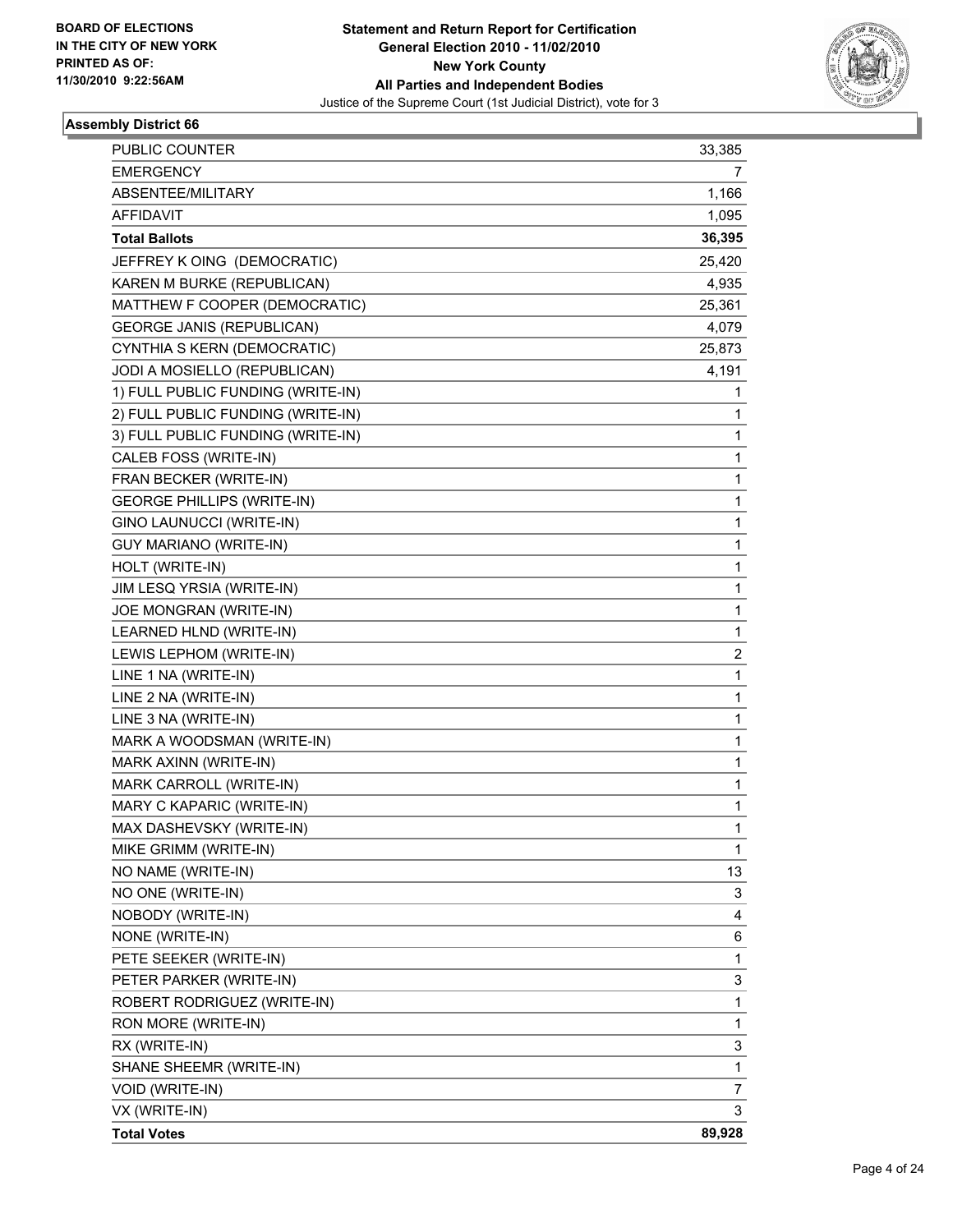

# Unrecorded 19,257

| <b>Assembly District 67</b>         |              |
|-------------------------------------|--------------|
| PUBLIC COUNTER                      | 37,785       |
| <b>EMERGENCY</b>                    | 36           |
| ABSENTEE/MILITARY                   | 1,192        |
| <b>AFFIDAVIT</b>                    | 1,011        |
| <b>Total Ballots</b>                | 40,649       |
| JEFFREY K OING (DEMOCRATIC)         | 26,106       |
| KAREN M BURKE (REPUBLICAN)          | 6,648        |
| MATTHEW F COOPER (DEMOCRATIC)       | 26,528       |
| <b>GEORGE JANIS (REPUBLICAN)</b>    | 5,408        |
| CYNTHIA S KERN (DEMOCRATIC)         | 26,953       |
| JODI A MOSIELLO (REPUBLICAN)        | 5,614        |
| ABSTAIN (WRITE-IN)                  | 3            |
| ALTON MADDOX (WRITE-IN)             | 1            |
| ANDREW GURR (WRITE-IN)              | 1            |
| ARTHUR BLACK (WRITE-IN)             | 3            |
| CHARLES MONTGOMERY BURNS (WRITE-IN) | $\mathbf{1}$ |
| CRAIG CEPLER (WRITE-IN)             | 1            |
| DAVID SACK (WRITE-IN)               | 1            |
| DAVID SCOTT ESQ (WRITE-IN)          | 1            |
| ELLIOT ANGEL (WRITE-IN)             | 1            |
| GREG SHIU (WRITE-IN)                | 1            |
| GREGG RUTH (WRITE-IN)               | 1            |
| JANE DOE (WRITE-IN)                 | 1            |
| JIM DOE (WRITE-IN)                  | 1            |
| JOHN DOE (WRITE-IN)                 | 1            |
| JUDY SCHENRDLY (WRITE-IN)           | 1            |
| JUDY SCHERDLY (WRITE-IN)            | 2            |
| L. STANTON TOWNE (WRITE-IN)         | 3            |
| MITT ROMNI (WRITE-IN)               | 3            |
| NO NAME (WRITE-IN)                  | 14           |
| NON ENGLISH CHARACTER (WRITE-IN)    | 1            |
| OBAMA (WRITE-IN)                    | 2            |
| STEVE M WARSHAWSKY (WRITE-IN)       | 6            |
| VOID (WRITE-IN)                     | 3            |
| <b>Total Votes</b>                  | 97,310       |
| Unrecorded                          | 24,637       |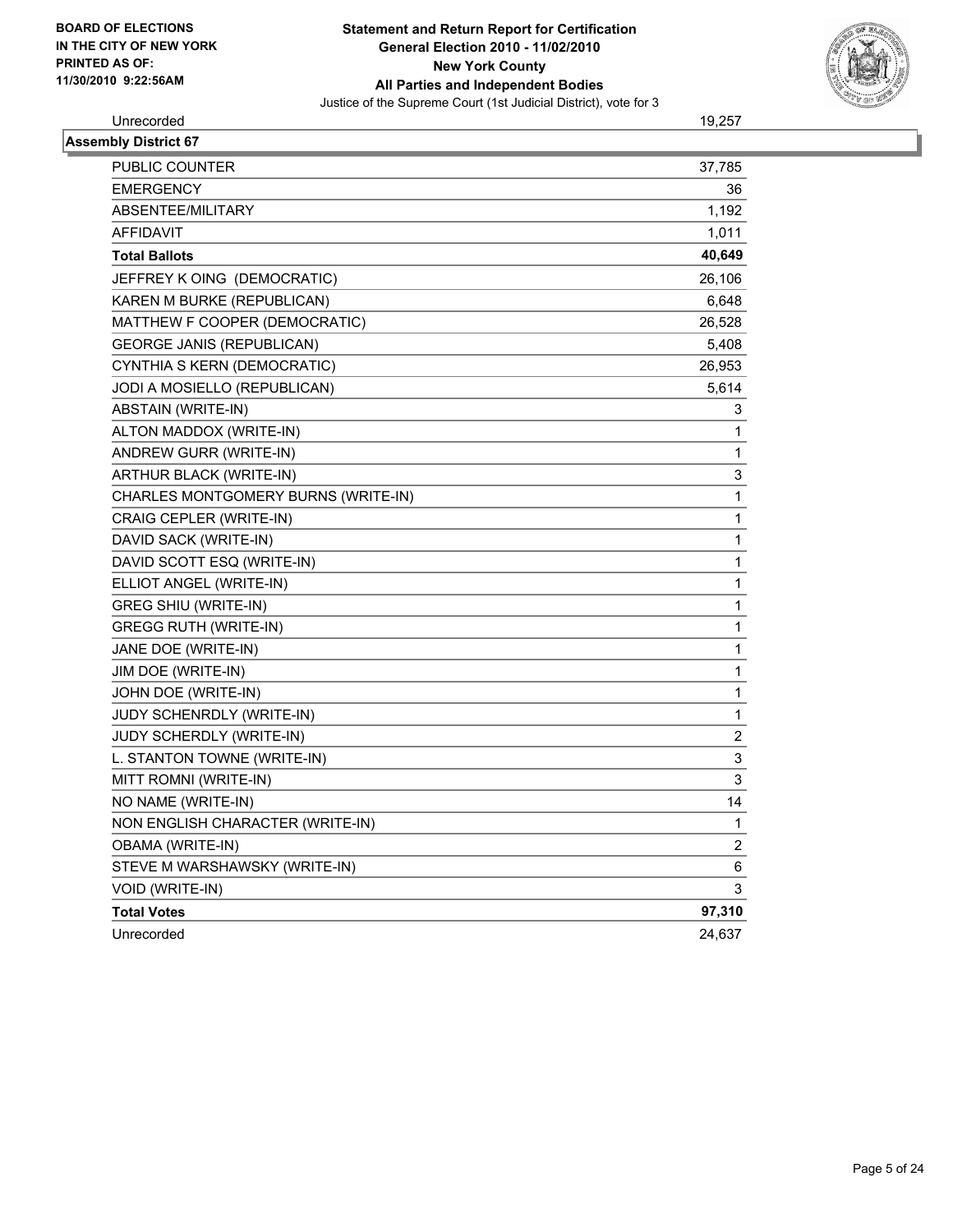

| <b>PUBLIC COUNTER</b>            | 19,808         |
|----------------------------------|----------------|
| <b>EMERGENCY</b>                 | 0              |
| ABSENTEE/MILITARY                | 326            |
| <b>AFFIDAVIT</b>                 | 619            |
| <b>Total Ballots</b>             | 20,827         |
| JEFFREY K OING (DEMOCRATIC)      | 12,138         |
| KAREN M BURKE (REPUBLICAN)       | 1,777          |
| MATTHEW F COOPER (DEMOCRATIC)    | 12,128         |
| <b>GEORGE JANIS (REPUBLICAN)</b> | 1,271          |
| CYNTHIA S KERN (DEMOCRATIC)      | 12,458         |
| JODI A MOSIELLO (REPUBLICAN)     | 1,285          |
| ALTON H MADDOX (WRITE-IN)        | 1              |
| CHRISTEN CARRETERO (WRITE-IN)    | 1              |
| CHRISTION CARRETERO (WRITE-IN)   | 1              |
| EUGENE MERCER (WRITE-IN)         | 2              |
| HARRY WILSON (WRITE-IN)          | 1              |
| JAMES CALISTER (WRITE-IN)        | $\overline{c}$ |
| JOHN JONES (WRITE-IN)            | 1              |
| JOHN JONES MOLINA (WRITE-IN)     | 1              |
| MARTIN BLAKE (WRITE-IN)          | 1              |
| NABAVI OLIVER (WRITE-IN)         | 1              |
| NO NAME (WRITE-IN)               | 8              |
| NONE (WRITE-IN)                  | 6              |
| NONE NAME (WRITE-IN)             | 1              |
| ROSA CLEMENTE (WRITE-IN)         | 1              |
| STEVEN SILVER (WRITE-IN)         | 1              |
| VOID (WRITE-IN)                  | 9              |
| WILL MANUEL (WRITE-IN)           | 1              |
| WILLNELLY MARTINEZ (WRITE-IN)    | 1              |
| <b>Total Votes</b>               | 41,097         |
| Unrecorded                       | 21,384         |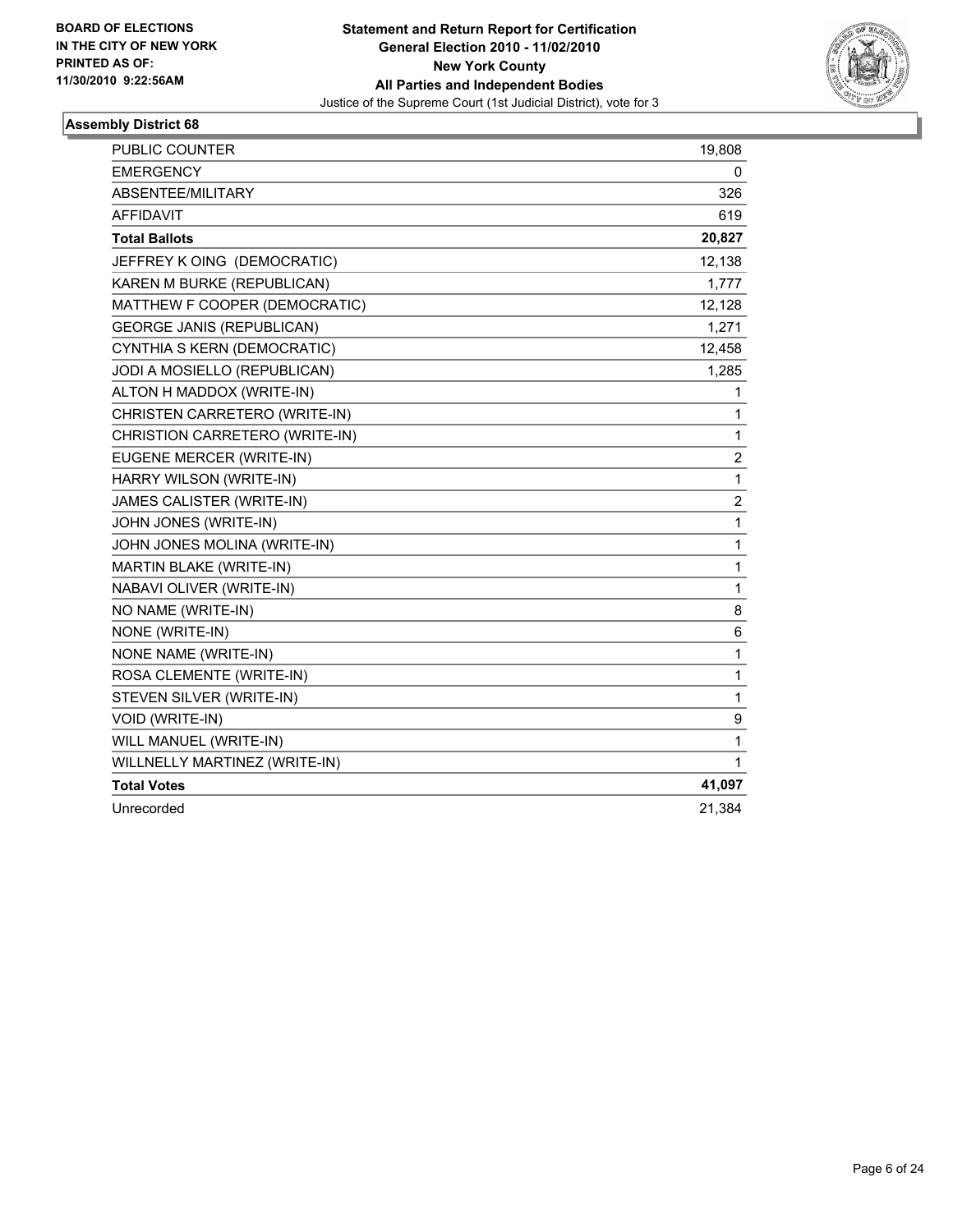

| PUBLIC COUNTER                   | 33,317 |
|----------------------------------|--------|
| <b>EMERGENCY</b>                 | 0      |
| ABSENTEE/MILITARY                | 868    |
| <b>AFFIDAVIT</b>                 | 907    |
| <b>Total Ballots</b>             | 35,560 |
| JEFFREY K OING (DEMOCRATIC)      | 23,350 |
| KAREN M BURKE (REPUBLICAN)       | 3,415  |
| MATTHEW F COOPER (DEMOCRATIC)    | 23,493 |
| <b>GEORGE JANIS (REPUBLICAN)</b> | 2,460  |
| CYNTHIA S KERN (DEMOCRATIC)      | 24,248 |
| JODI A MOSIELLO (REPUBLICAN)     | 2,589  |
| ABDUL MUJIB MANNAN (WRITE-IN)    | 1      |
| ADUL MUJIB MUNNAH (WRITE-IN)     | 1      |
| ALAN FLACKS (WRITE-IN)           | 3      |
| ALFRED LITMAN (WRITE-IN)         | 1      |
| ANYONE (WRITE-IN)                | 1      |
| ARTHUR CAMBURIS (WRITE-IN)       | 1      |
| BETTY JANE JACOBS (WRITE-IN)     | 1      |
| DANIEL DONELL (WRITE-IN)         | 1      |
| DAVID JACOBY (WRITE-IN)          | 1      |
| DAVID SACK (WRITE-IN)            | 1      |
| DOV BERGER (WRITE-IN)            | 1      |
| ELIOT LASHAK (WRITE-IN)          | 1      |
| ERIC STEIGLITE (WRITE-IN)        | 1      |
| ERIC STIGLITZ (WRITE-IN)         | 1      |
| FICUS (WRITE-IN)                 | 3      |
| FRANKLIN RODRIGUES (WRITE-IN)    | 1      |
| GAVIN HARDWEIKER (WRITE-IN)      | 2      |
| <b>GEORGE FOX (WRITE-IN)</b>     | 1      |
| GERIE VO WINSTANLEY (WRITE-IN)   | 1      |
| <b>JASON HENMAN (WRITE-IN)</b>   | 1      |
| MARIE WILSON (WRITE-IN)          | 1      |
| MATTHEW BARR (WRITE-IN)          | 1      |
| ME (WRITE-IN)                    | 3      |
| MICHEL DE MONTAGUE (WRITE-IN)    | 1      |
| MITCH SCHUADRON (WRITE-IN)       | 1      |
| NATYALA ALFRED (WRITE-IN)        | 1      |
| NO NAME (WRITE-IN)               | 7      |
| NONE OF THE ABOVE (WRITE-IN)     | 3      |
| RAFAEL URFUIA (WRITE-IN)         | 1      |
| REBECCA PORPER (WRITE-IN)        | 1      |
| RHONDA JUNG (WRITE-IN)           | 1      |
| ROBERT JOHNSON (WRITE-IN)        | 1      |
| ROBERTA BRILL (WRITE-IN)         | 1      |
| STANLEY NIGHTINGALE (WRITE-IN)   | 1      |
| TITO SINHA (WRITE-IN)            | 1      |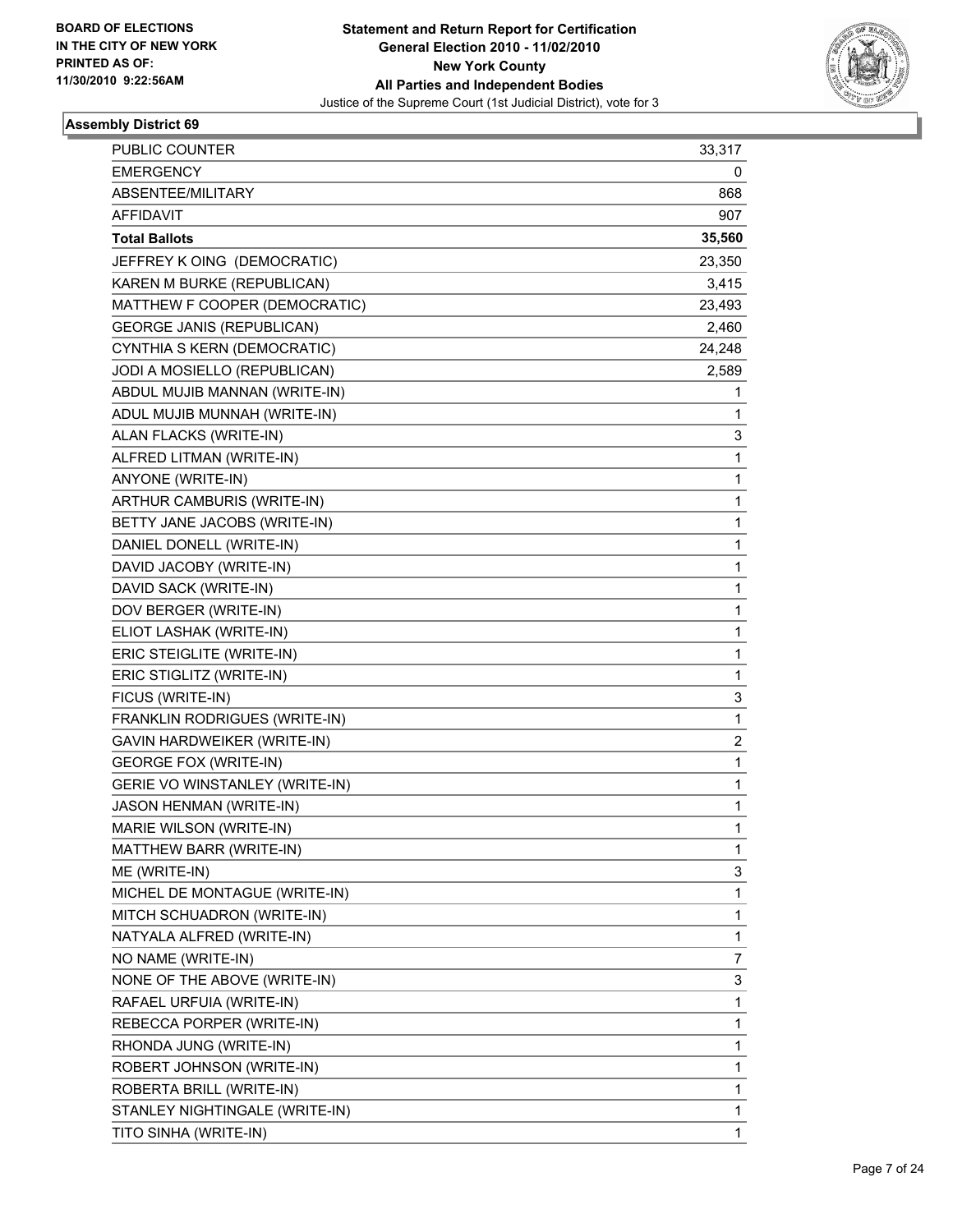

| VOID (WRITE-IN)            | າ      |
|----------------------------|--------|
| WILLIAM BRODSKY (WRITE-IN) |        |
| <b>Total Votes</b>         | 79.609 |
| Unrecorded                 | 27.071 |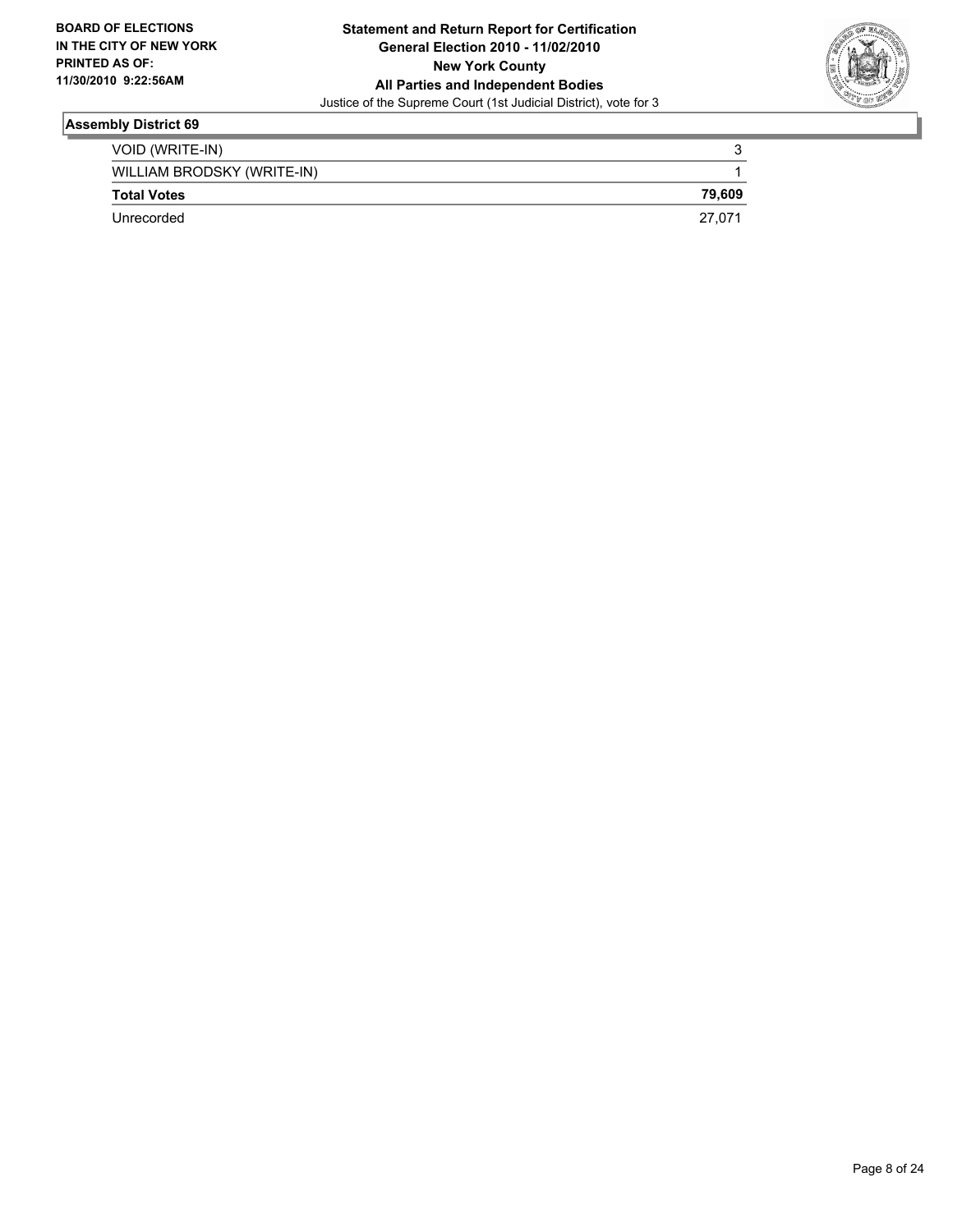

| PUBLIC COUNTER                              | 24,501 |
|---------------------------------------------|--------|
| <b>EMERGENCY</b>                            | 2      |
| ABSENTEE/MILITARY                           | 356    |
| <b>AFFIDAVIT</b>                            | 858    |
| <b>Total Ballots</b>                        | 25,776 |
| JEFFREY K OING (DEMOCRATIC)                 | 16,573 |
| KAREN M BURKE (REPUBLICAN)                  | 1,204  |
| MATTHEW F COOPER (DEMOCRATIC)               | 16,796 |
| <b>GEORGE JANIS (REPUBLICAN)</b>            | 664    |
| CYNTHIA S KERN (DEMOCRATIC)                 | 17,050 |
| JODI A MOSIELLO (REPUBLICAN)                | 680    |
| ABRAHAM LINCOLN (WRITE-IN)                  | 1      |
| ALTON MADDOX (WRITE-IN)                     | 3      |
| AMY YOUNG (WRITE-IN)                        | 1      |
| ANNA LISA TORRES (WRITE-IN)                 | 1      |
| ANTHONY HILL (WRITE-IN)                     | 1      |
| ANTI DRUG WAR (WRITE-IN)                    | 1      |
| ANYONE ELSE (WRITE-IN)                      | 1      |
| BERNANDETTE A SMITH (WRITE-IN)              | 3      |
| DO (WRITE-IN)                               | 1      |
| FREE ALL POLITICAL PRISONERS (WRITE-IN)     | 1      |
| <b>GEORGE GONZALEZ (WRITE-IN)</b>           | 1      |
| <b>GEORGE JANIS (WRITE-IN)</b>              | 1      |
| HAVE (WRITE-IN)                             | 1      |
| I (WRITE-IN)                                | 1      |
| I DO NOT KNOW (WRITE-IN)                    | 6      |
| J EMMETT MURPHY (WRITE-IN)                  | 3      |
| JAMES BURKE (WRITE-IN)                      | 3      |
| JANET WHALEN (WRITE-IN)                     | 1      |
| JANIS JOPLIN (WRITE-IN)                     | 1      |
| JODI MOSIELLO (WRITE-IN)                    | 1      |
| JOSEPH DREW (WRITE-IN)                      | 1      |
| K SHAEFER (WRITE-IN)                        | 1      |
| KAREN BURKE (WRITE-IN)                      | 1      |
| KENNETH GRAHAM (WRITE-IN)                   | 1      |
| LEGAIIZE MARIIIANA (WRITE-IN)               | 1      |
| LINE 1 NO NAME (WRITE-IN)                   | 1      |
| LORD JESUS CHRIST THE SON OF GOD (WRITE-IN) | 3      |
| LYNETTE CAULDWELL (WRITE-IN)                | 1      |
| MARISOL GRAHAM (WRITE-IN)                   | 1      |
| MATTHEW BYRNE (WRITE-IN)                    | 4      |
| NABAVI OLIVER (WRITE-IN)                    | 1      |
| NO NAME (WRITE-IN)                          | 7      |
| NO ONE (WRITE-IN)                           | 3      |
| OTHER PARTY (WRITE-IN)                      | 1      |
| OVERTURN CITIZENS UNITED (WRITE-IN)         | 1      |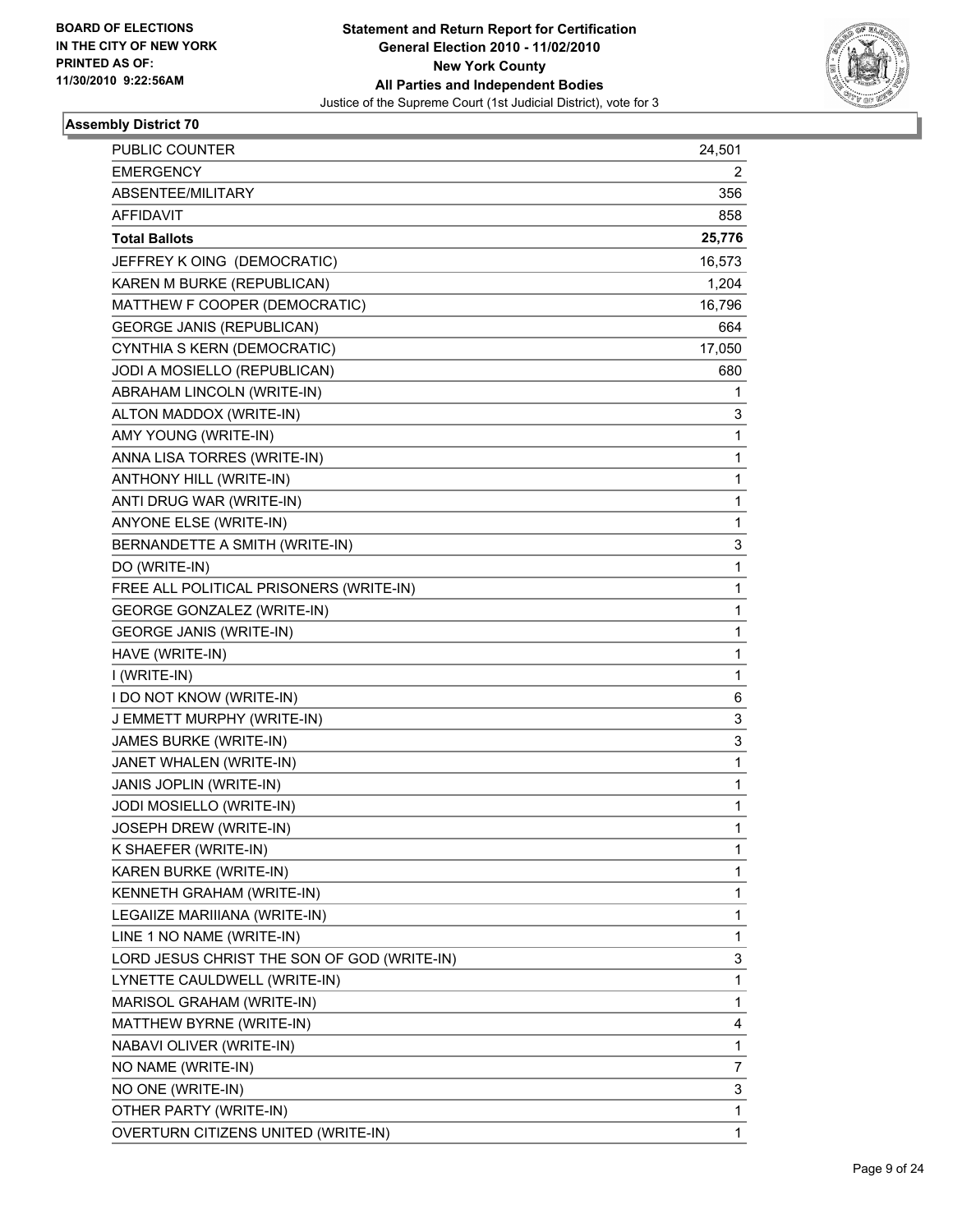

| REVOLUTION (WRITE-IN)   | 6      |
|-------------------------|--------|
| ROGER WOUHAM (WRITE-IN) |        |
| VOID (WRITE-IN)         |        |
| <b>Total Votes</b>      | 53.037 |
| Unrecorded              | 24.291 |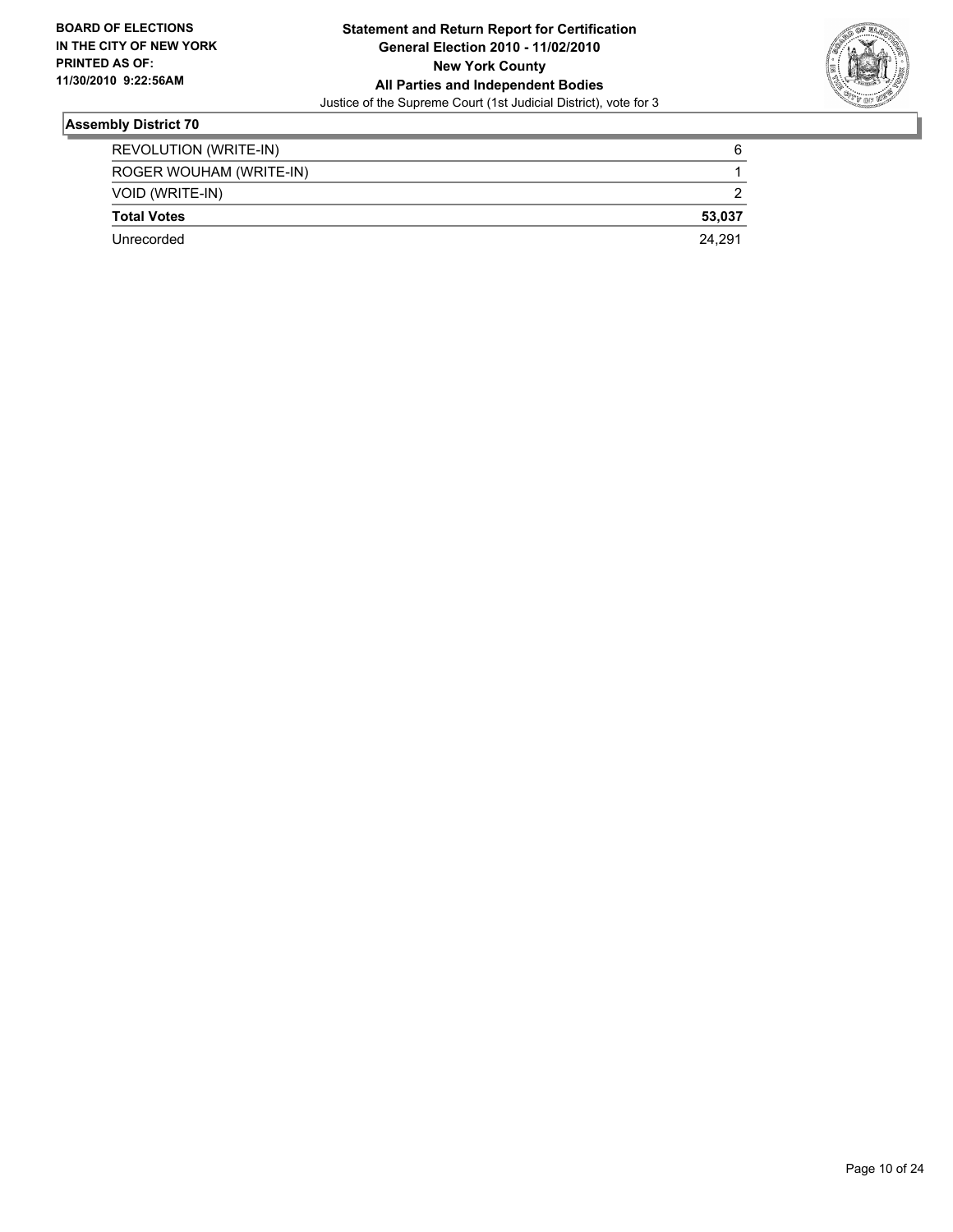

| <b>PUBLIC COUNTER</b>             | 24,164 |
|-----------------------------------|--------|
| <b>EMERGENCY</b>                  | 0      |
| ABSENTEE/MILITARY                 | 392    |
| <b>AFFIDAVIT</b>                  | 661    |
| <b>Total Ballots</b>              | 25,372 |
| JEFFREY K OING (DEMOCRATIC)       | 15,677 |
| KAREN M BURKE (REPUBLICAN)        | 2,144  |
| MATTHEW F COOPER (DEMOCRATIC)     | 15,765 |
| <b>GEORGE JANIS (REPUBLICAN)</b>  | 1,557  |
| CYNTHIA S KERN (DEMOCRATIC)       | 16,173 |
| JODI A MOSIELLO (REPUBLICAN)      | 1,614  |
| ANDREW MARKUS BELL (WRITE-IN)     | 1      |
| BERTHA SILVA (WRITE-IN)           | 1      |
| CHARLES BARRON (WRITE-IN)         | 3      |
| DANIELLA LICTMAN ESSES (WRITE-IN) | 1      |
| EDWIDE DANTICAT (WRITE-IN)        | 1      |
| ELMO (WRITE-IN)                   | 3      |
| GIDEON ASHERIE (WRITE-IN)         | 1      |
| <b>JASON REBHUN (WRITE-IN)</b>    | 1      |
| JEFFREY HERMAN (WRITE-IN)         | 1      |
| JEFFRY ORRY (WRITE-IN)            | 1      |
| JES. R OING (WRITE-IN)            | 1      |
| JINEE MISHRA (WRITE-IN)           | 1      |
| JOAN DIDIOR (WRITE-IN)            | 1      |
| JOE BROWN (WRITE-IN)              | 1      |
| KERA (WRITE-IN)                   | 1      |
| MARTIN RIVLIN (WRITE-IN)          | 1      |
| MATT TAIBBI (WRITE-IN)            | 1      |
| MAURY POVICH (WRITE-IN)           | 1      |
| MICHAEL SAKS (WRITE-IN)           | 1      |
| NANCY GIRCE (WRITE-IN)            | 1      |
| NEER ASHERIE (WRITE-IN)           | 1      |
| NILI ASHERIE (WRITE-IN)           | 1      |
| NO NAME (WRITE-IN)                | 3      |
| PINS (WRITE-IN)                   | 1      |
| RAMMY SALERS (WRITE-IN)           | 1      |
| TIM LINCICUM (WRITE-IN)           | 1      |
| VOID (WRITE-IN)                   | 3      |
| WILLIAM SHAKESPEAR (WRITE-IN)     | 1      |
| WILLIE NELSON (WRITE-IN)          | 1      |
| <b>Total Votes</b>                | 52,967 |
| Unrecorded                        | 23,149 |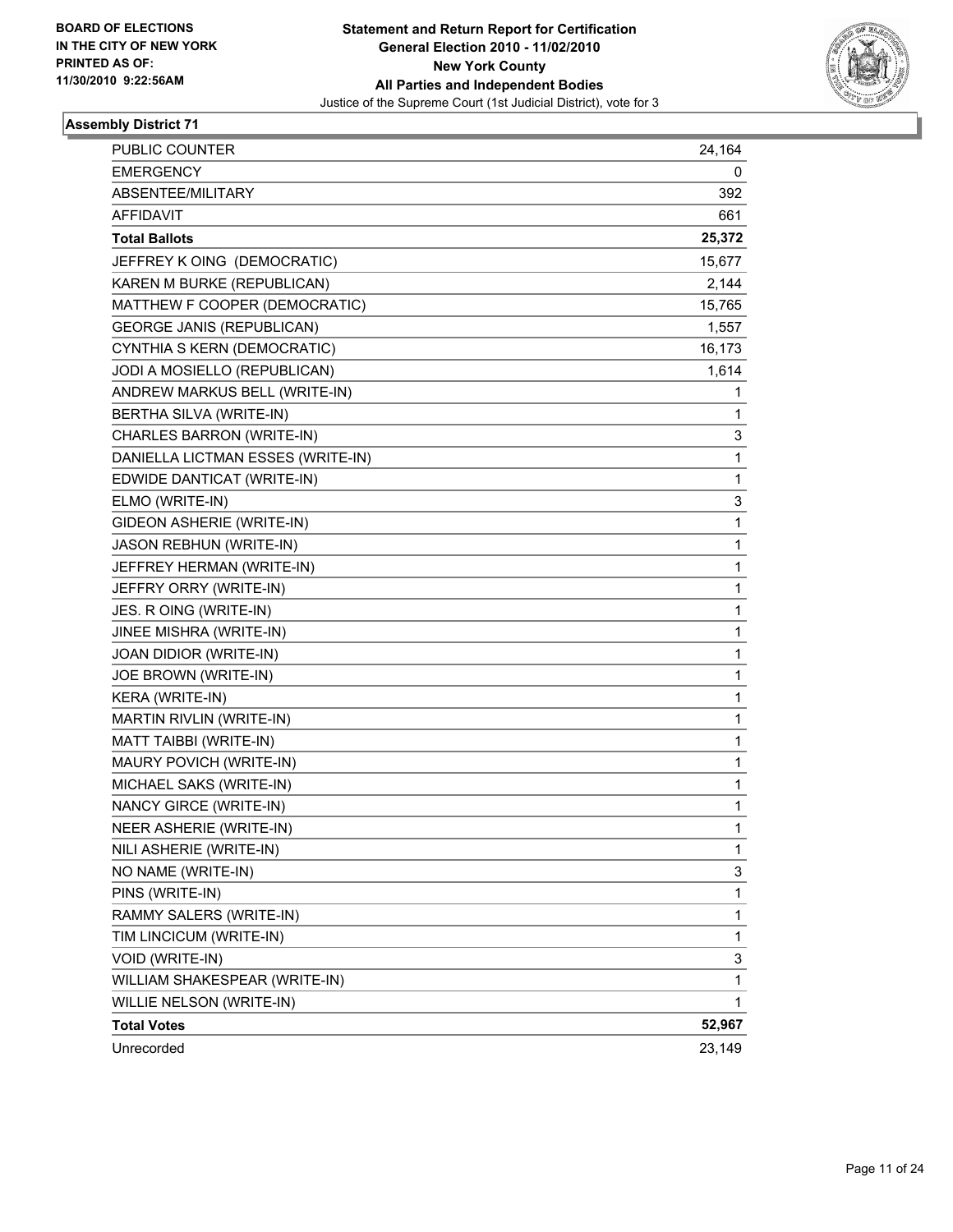

| <b>PUBLIC COUNTER</b>            | 17,354         |
|----------------------------------|----------------|
| <b>EMERGENCY</b>                 | 0              |
| ABSENTEE/MILITARY                | 155            |
| <b>AFFIDAVIT</b>                 | 393            |
| <b>Total Ballots</b>             | 18,028         |
| JEFFREY K OING (DEMOCRATIC)      | 10,358         |
| KAREN M BURKE (REPUBLICAN)       | 1,302          |
| MATTHEW F COOPER (DEMOCRATIC)    | 10,467         |
| <b>GEORGE JANIS (REPUBLICAN)</b> | 946            |
| CYNTHIA S KERN (DEMOCRATIC)      | 10,599         |
| JODI A MOSIELLO (REPUBLICAN)     | 945            |
| BEELZEBUB (WRITE-IN)             | 1              |
| NONE (WRITE-IN)                  | $\overline{2}$ |
| RICHARD REALMUTO (WRITE-IN)      | 6              |
| <b>VOID (WRITE-IN)</b>           | 2              |
| <b>Total Votes</b>               | 34,628         |
| Unrecorded                       | 19,456         |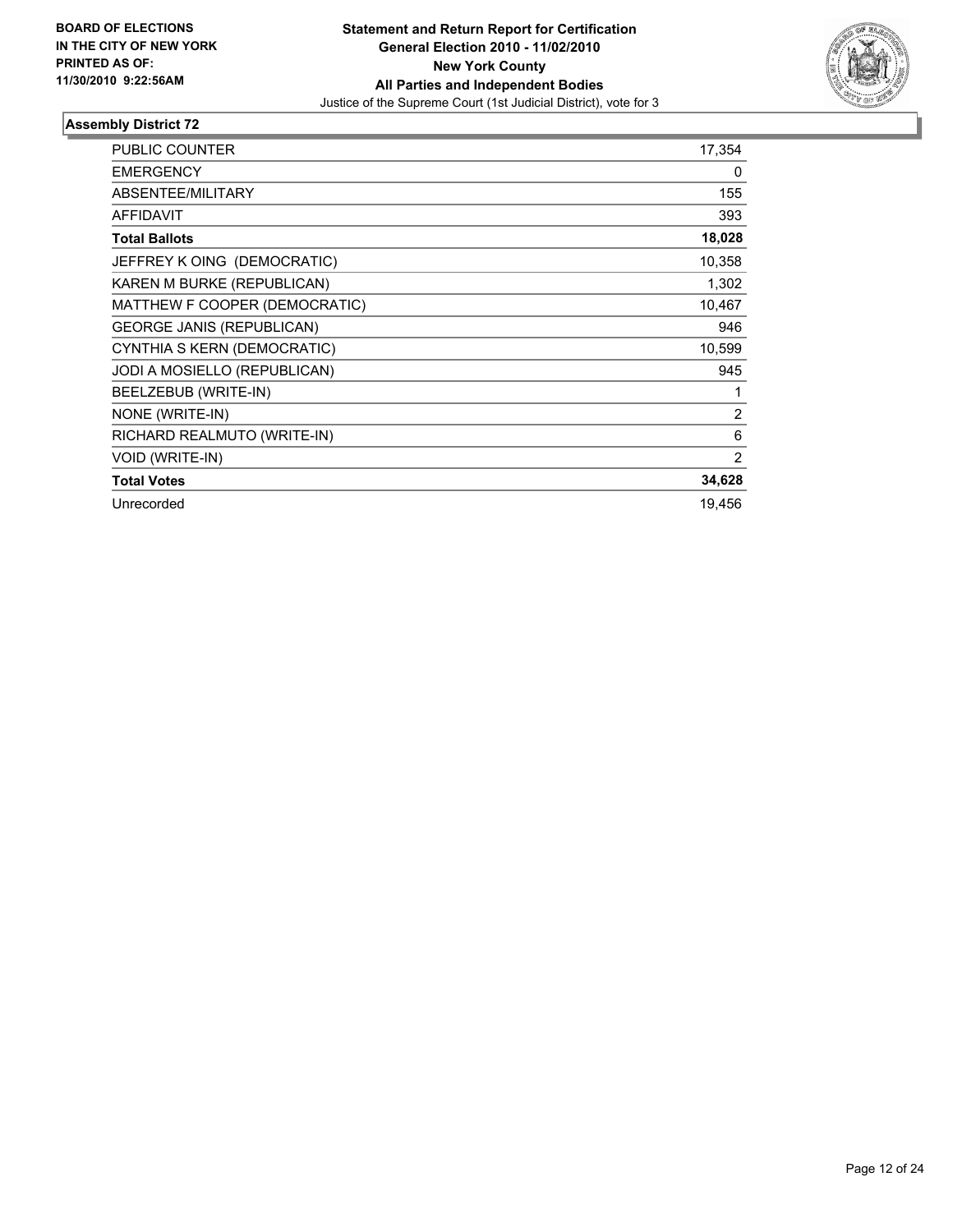

| PUBLIC COUNTER                   | 35,643         |
|----------------------------------|----------------|
| <b>EMERGENCY</b>                 | 0              |
| ABSENTEE/MILITARY                | 1,456          |
| <b>AFFIDAVIT</b>                 | 750            |
| <b>Total Ballots</b>             | 38,516         |
| JEFFREY K OING (DEMOCRATIC)      | 20,490         |
| KAREN M BURKE (REPUBLICAN)       | 11,747         |
| MATTHEW F COOPER (DEMOCRATIC)    | 20,738         |
| <b>GEORGE JANIS (REPUBLICAN)</b> | 10,161         |
| CYNTHIA S KERN (DEMOCRATIC)      | 21,094         |
| JODI A MOSIELLO (REPUBLICAN)     | 10,172         |
| ADRIANE MEISSELS (WRITE-IN)      | 2              |
| ASHOK CHANDRA (WRITE-IN)         | 1              |
| BOYDANGRAY (WRITE-IN)            | 2              |
| BRAD NASSAU (WRITE-IN)           | 2              |
| <b>BYRNE (WRITE-IN)</b>          | 1              |
| CARL E PERSON (WRITE-IN)         | 1              |
| COLIA CLARK (WRITE-IN)           | 1              |
| <b>DEAN LOREN (WRITE-IN)</b>     | 1              |
| ELAYNA PHAM (WRITE-IN)           | 2              |
| ERIC COSTELLO (WRITE-IN)         | 3              |
| JAMES T. KIRK (WRITE-IN)         | 1              |
| JOE FRIENDLY (WRITE-IN)          | 1              |
| JOHN CARROY (WRITE-IN)           | 1              |
| JOSHUA FETTO (WRITE-IN)          | 2              |
| KRISTIN M DAVIS (WRITE-IN)       | $\mathbf 1$    |
| MARIE BIAGGI (WRITE-IN)          | 1              |
| MARK H LYON (WRITE-IN)           | 1              |
| MATT RIORDAN (WRITE-IN)          | 2              |
| NO NAME (WRITE-IN)               | 1              |
| NO NSME (WRITE-IN)               | 3              |
| NOEL JEFFERSON (WRITE-IN)        | 1              |
| PATRICK STAR (WRITE-IN)          | 1              |
| PAUL CREDITOV (WRITE-IN)         | 1              |
| ROY ENNIS (WRITE-IN)             | 1              |
| RYAN E. HOFFMAN (WRITE-IN)       | 3              |
| SAMAKA LEAH GINSBERG (WRITE-IN)  | $\mathbf 1$    |
| STEVEN COLBERT (WRITE-IN)        | 1              |
| TANYA YOUNG (WRITE-IN)           | 1              |
| TARA GIELMAN (WRITE-IN)          | $\overline{c}$ |
| <b>Total Votes</b>               | 94,444         |
| Unrecorded                       | 21,104         |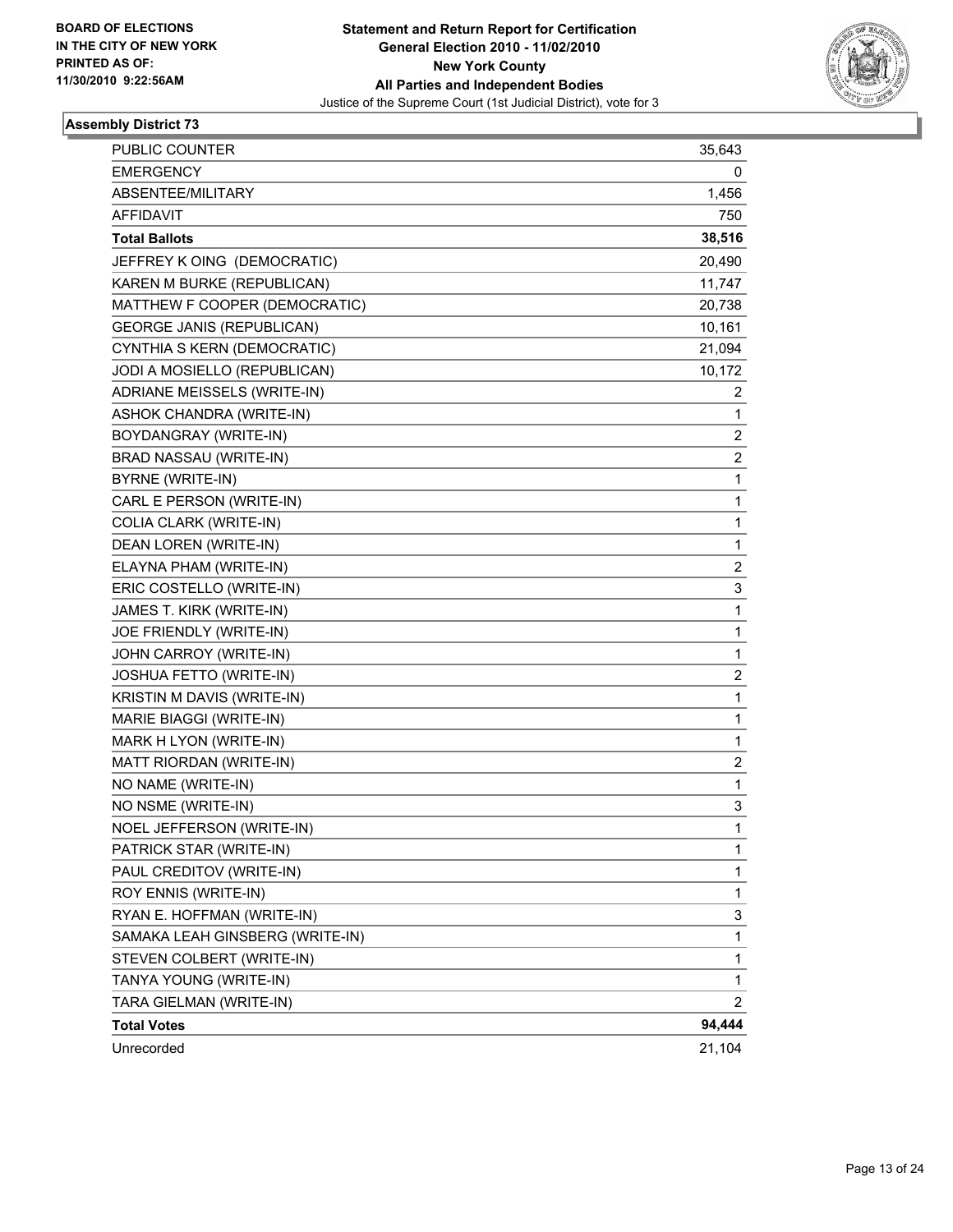

| PUBLIC COUNTER                   | 29,080                  |
|----------------------------------|-------------------------|
| <b>EMERGENCY</b>                 | 0                       |
| ABSENTEE/MILITARY                | 709                     |
| AFFIDAVIT                        | 772                     |
| <b>Total Ballots</b>             | 30,918                  |
| JEFFREY K OING (DEMOCRATIC)      | 19,656                  |
| KAREN M BURKE (REPUBLICAN)       | 5,255                   |
| MATTHEW F COOPER (DEMOCRATIC)    | 19,362                  |
| <b>GEORGE JANIS (REPUBLICAN)</b> | 4,324                   |
| CYNTHIA S KERN (DEMOCRATIC)      | 19,812                  |
| JODI A MOSIELLO (REPUBLICAN)     | 4,316                   |
| (EXPLETIVE) CHANDERS (WRITE-IN)  | 2                       |
| A SERIOUS CADLE (WRITE-IN)       | 1                       |
| ALAN FLACKS (WRITE-IN)           | 1                       |
| ALEX JONES (WRITE-IN)            | 1                       |
| ANDREW CUOMO (WRITE-IN)          | 1                       |
| <b>BOBBY KOLIN (WRITE-IN)</b>    | 1                       |
| CAROLYN CONABOY (WRITE-IN)       | 3                       |
| <b>CLARK KENT (WRITE-IN)</b>     | $\mathbf 1$             |
| DAN MORAN (WRITE-IN)             | 1                       |
| ELLIOT SPITZER (WRITE-IN)        | 1                       |
| J EMMET MURPHY (WRITE-IN)        | 2                       |
| JANE BURKE (WRITE-IN)            | $\overline{\mathbf{c}}$ |
| JEFF ALEXANDER (WRITE-IN)        | 1                       |
| JERRY BROWN (WRITE-IN)           | 1                       |
| JESSE VENTURA (WRITE-IN)         | 1                       |
| JIMMY MCMILLAN (WRITE-IN)        | 3                       |
| JUDGE WAPNER (WRITE-IN)          | 1                       |
| LEONARD VAISMAN (WRITE-IN)       | 3                       |
| LUCY BILLINGS (WRITE-IN)         | 1                       |
| MATTHEW BYRNE (WRITE-IN)         | $\overline{\mathbf{c}}$ |
| MICKEY MOUSE (WRITE-IN)          | 1                       |
| MIKE ALEXANDER (WRITE-IN)        | 1                       |
| MR KANGAROO (WRITE-IN)           | 1                       |
| NO NAME (WRITE-IN)               | 21                      |
| NONE OF THE ABOVE (WRITE-IN)     | 3                       |
| PEE WEE HERMAN (WRITE-IN)        | 1                       |
| PETER SULLIVAN (WRITE-IN)        | 1                       |
| RICHARD SIMMONS (WRITE-IN)       | 1                       |
| RON PAUL (WRITE-IN)              | $\mathbf{1}$            |
| <b>Total Votes</b>               | 72,786                  |
| Unrecorded                       | 19,968                  |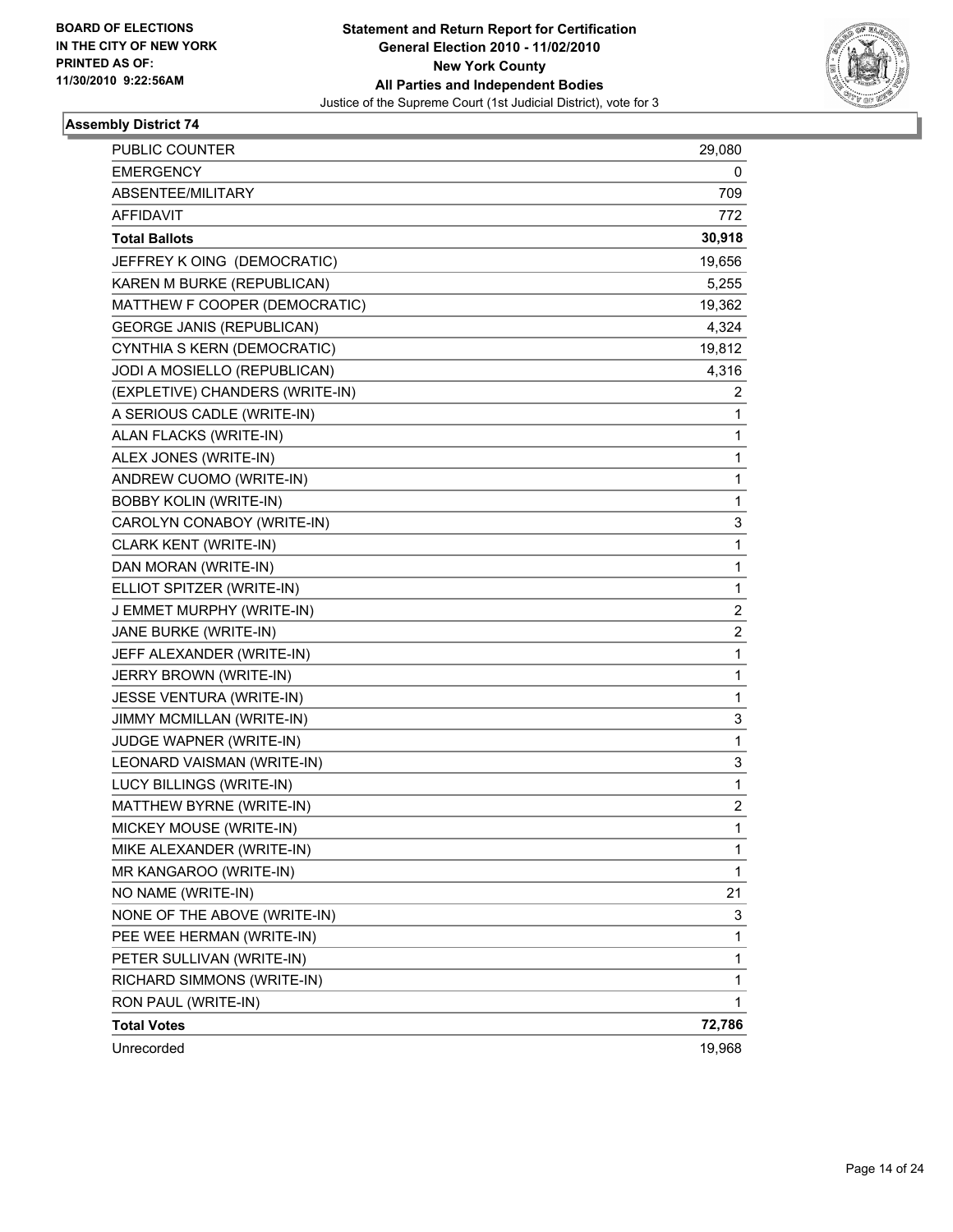

| <b>PUBLIC COUNTER</b>                 | 32,976         |
|---------------------------------------|----------------|
| <b>EMERGENCY</b>                      | 75             |
| ABSENTEE/MILITARY                     | 1,066          |
| <b>AFFIDAVIT</b>                      | 911            |
| <b>Total Ballots</b>                  | 35,590         |
| JEFFREY K OING (DEMOCRATIC)           | 22,580         |
| KAREN M BURKE (REPUBLICAN)            | 6,138          |
| MATTHEW F COOPER (DEMOCRATIC)         | 22,685         |
| <b>GEORGE JANIS (REPUBLICAN)</b>      | 4,960          |
| CYNTHIA S KERN (DEMOCRATIC)           | 23,318         |
| JODI A MOSIELLO (REPUBLICAN)          | 5,035          |
| (N/A) (WRITE-IN)                      | 1              |
| ALHELI MONTANO (WRITE-IN)             | 1              |
| ALVIN MAXMAN (WRITE-IN)               | 1              |
| ARI ROSENBERG (WRITE-IN)              | 1              |
| BENJY BROOK (WRITE-IN)                | 2              |
| BERNICE MAXMAN (WRITE-IN)             | 1              |
| BESSON (WRITE-IN)                     | 1              |
| BIBIANA CINCONA (WRITE-IN)            | 1              |
| CHUCK NORRIS (WRITE-IN)               | 1              |
| CHUCK ZLATKIN (WRITE-IN)              | 2              |
| COACH CRENSHAW (WRITE-IN)             | 1              |
| DARA GOLUSH (WRITE-IN)                | 1              |
| DAVID GOLUSH (WRITE-IN)               | 1              |
| DAVID ROGERS (WRITE-IN)               | 2              |
| DEREK JETER (WRITE-IN)                | 1              |
| DONALD DUCK (WRITE-IN)                | 1              |
| DX (WRITE-IN)                         | 3              |
| ELIZA X H COWEN (WRITE-IN)            | 2              |
| ELLIOT SPITZER (WRITE-IN)             | 2              |
| ERIC STREGLITE (WRITE-IN)             | 1              |
| FORD JOACHIM (WRITE-IN)               | 3              |
| <b>GERNARTE EVANGELIST (WRITE-IN)</b> | 1              |
| JASON HERMAN (WRITE-IN)               | 1              |
| JEFFREY ONLY (WRITE-IN)               | 1              |
| JOHN MCCAIN (WRITE-IN)                | 1              |
| JOHN MCLAUGHIN (WRITE-IN)             | 1              |
| JONATHAN REINER (WRITE-IN)            | 1              |
| <b>JOSEPH ROGERS (WRITE-IN)</b>       | 2              |
| JUDITH KAYE (WRITE-IN)                | 1              |
| LARRY MONTY (WRITE-IN)                | 1              |
| LORA ROGERS (WRITE-IN)                | 2              |
| LOUIS O'NEILL (WRITE-IN)              | 1              |
| MARGAIRITA LOPEZ TORRES (WRITE-IN)    | 1              |
| MARGARITA LOPEZ TORRES (WRITE-IN)     | 1              |
| MARK GRASSI (WRITE-IN)                | $\overline{c}$ |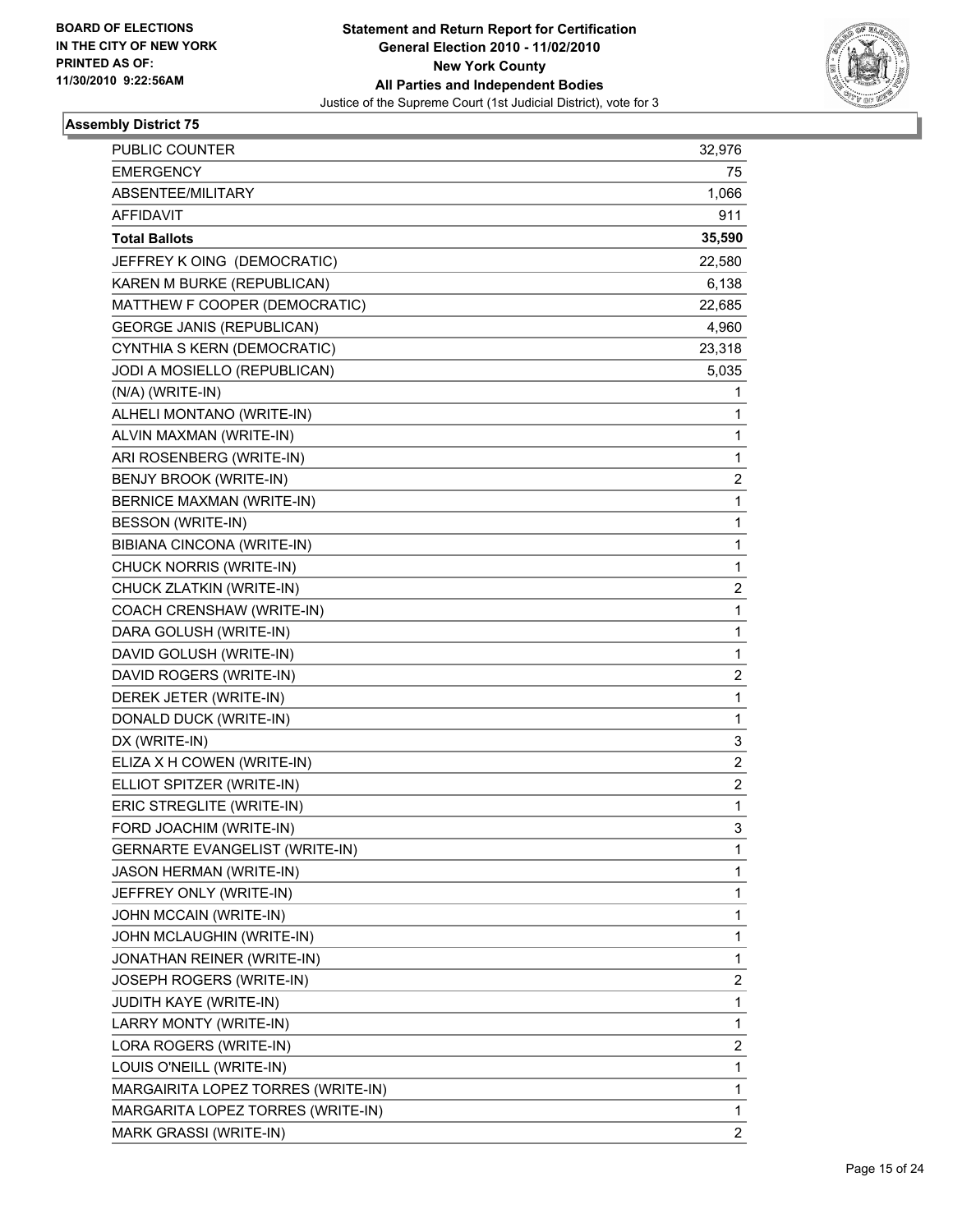

| MICKEY MOUSE (WRITE-IN)           | 1              |
|-----------------------------------|----------------|
| MY DOG RILEY (WRITE-IN)           | 3              |
| NO NAME (WRITE-IN)                | 7              |
| NONE (WRITE-IN)                   | 4              |
| NORMAN SIEGAL (WRITE-IN)          | 2              |
| ROBERT LIPTON (WRITE-IN)          | $\overline{2}$ |
| SANTA CLAUS (WRITE-IN)            | 1              |
| SELF (WRITE-IN)                   | 3              |
| SHERRI MAXMAN (WRITE-IN)          | 1              |
| SID DAVIDOFF (WRITE-IN)           | 1              |
| SIDNEY DURCHIN (WRITE-IN)         | 1              |
| STEVEN CINCONA (WRITE-IN)         | 1              |
| SUSAN J CLAIR (WRITE-IN)          | 1              |
| VOID (WRITE-IN)                   | 5              |
| <b>WILLIAM CLINTON (WRITE-IN)</b> | 1              |
| <b>Total Votes</b>                | 84,797         |
| Unrecorded                        | 21,973         |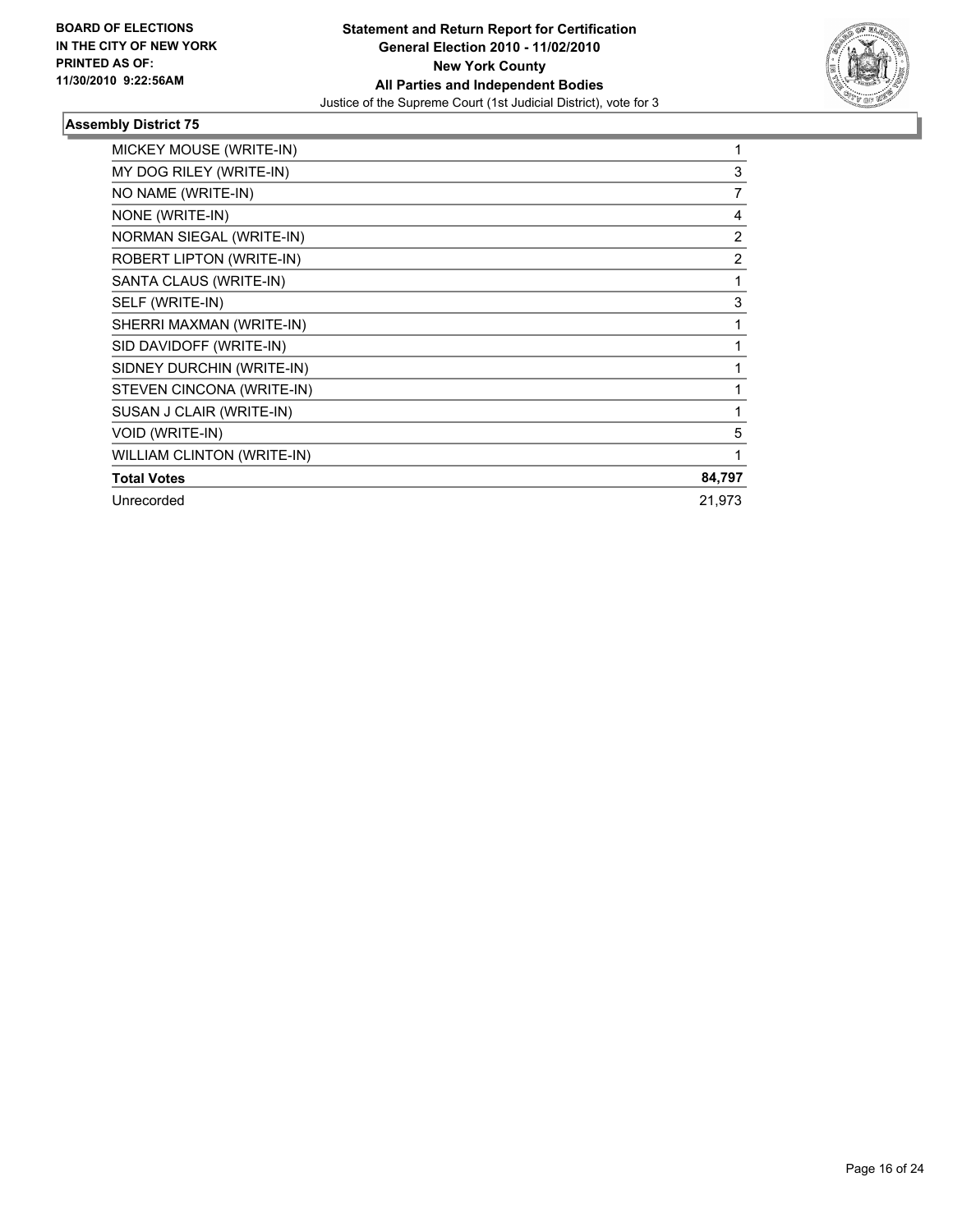

| <b>PUBLIC COUNTER</b>             | 341,235                 |
|-----------------------------------|-------------------------|
| <b>EMERGENCY</b>                  | 120                     |
| ABSENTEE/MILITARY                 | 9,115                   |
| AFFIDAVIT                         | 9,607                   |
| <b>Total Ballots</b>              | 364,619                 |
| JEFFREY K OING (DEMOCRATIC)       | 226,136                 |
| KAREN M BURKE (REPUBLICAN)        | 57,416                  |
| MATTHEW F COOPER (DEMOCRATIC)     | 226,056                 |
| <b>GEORGE JANIS (REPUBLICAN)</b>  | 46,509                  |
| CYNTHIA S KERN (DEMOCRATIC)       | 230,972                 |
| JODI A MOSIELLO (REPUBLICAN)      | 47,223                  |
| (EXPLETIVE) CHANDERS (WRITE-IN)   | 2                       |
| (N/A) (WRITE-IN)                  | 1                       |
| 1) FULL PUBLIC FUNDING (WRITE-IN) | $\mathbf 1$             |
| 2) FULL PUBLIC FUNDING (WRITE-IN) | $\mathbf 1$             |
| 3) FULL PUBLIC FUNDING (WRITE-IN) | 1                       |
| A SERIOUS CADLE (WRITE-IN)        | $\mathbf 1$             |
| ABDUL MUJIB MANNAN (WRITE-IN)     | $\mathbf 1$             |
| ABRAHAM LINCOLN (WRITE-IN)        | 1                       |
| ABSTAIN (WRITE-IN)                | 3                       |
| ADAM EGELBERG (WRITE-IN)          | $\mathbf 1$             |
| ADAM SILVERA (WRITE-IN)           | 1                       |
| ADRIANE MEISSELS (WRITE-IN)       | $\overline{\mathbf{c}}$ |
| ADUL MUJIB MUNNAH (WRITE-IN)      | $\mathbf 1$             |
| ALAN FLACKS (WRITE-IN)            | 4                       |
| ALANA LESCZYSKI (WRITE-IN)        | 4                       |
| ALEX JONES (WRITE-IN)             | $\mathbf 1$             |
| ALFRED LITMAN (WRITE-IN)          | 1                       |
| ALHELI MONTANO (WRITE-IN)         | $\mathbf 1$             |
| ALTON H MADDOX (WRITE-IN)         | $\mathbf{1}$            |
| ALTON MADDOX (WRITE-IN)           | 4                       |
| ALVIN MAXMAN (WRITE-IN)           | $\mathbf{1}$            |
| AMY YOUNG (WRITE-IN)              | 1                       |
| ANDREW CUOMO (WRITE-IN)           | 1                       |
| ANDREW GURR (WRITE-IN)            | 1                       |
| ANDREW MARKUS BELL (WRITE-IN)     | 1                       |
| ANNA LISA TORRES (WRITE-IN)       | 1                       |
| ANTHONY HILL (WRITE-IN)           | 1                       |
| ANTI DRUG WAR (WRITE-IN)          | 1                       |
| ANYONE (WRITE-IN)                 | 1                       |
| ANYONE ELSE (WRITE-IN)            | 1                       |
| ARI ROSENBERG (WRITE-IN)          | 1                       |
| ARTHUR BLACK (WRITE-IN)           | 3                       |
| ARTHUR CAMBURIS (WRITE-IN)        | 1                       |
| ASHOK CHANDRA (WRITE-IN)          | 3                       |
| BEELZEBUB (WRITE-IN)              | 1                       |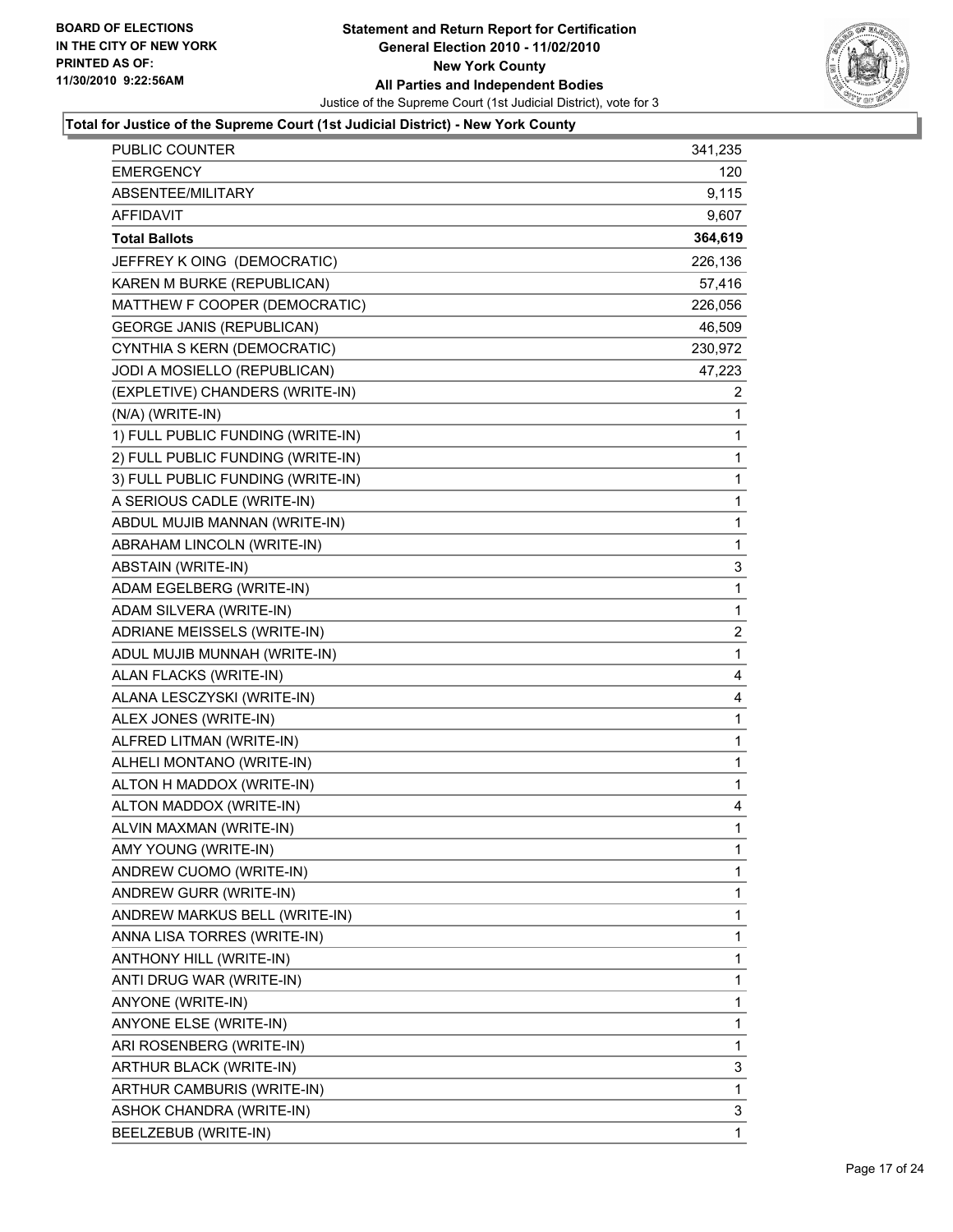

| BENJAMIN LESCZYSKI (WRITE-IN)       | $\mathbf 1$    |
|-------------------------------------|----------------|
| BENJY BROOK (WRITE-IN)              | 2              |
| BERNANDETTE A SMITH (WRITE-IN)      | 3              |
| BERNICE MAXMAN (WRITE-IN)           | 1              |
| BERTHA SILVA (WRITE-IN)             | 1              |
| BESSON (WRITE-IN)                   | 1              |
| BETTY JANE JACOBS (WRITE-IN)        | 1              |
| BIBIANA CINCONA (WRITE-IN)          | 1              |
| <b>BOBBY KOLIN (WRITE-IN)</b>       | 1              |
| BOYDANGRAY (WRITE-IN)               | 2              |
| BRAD NASSAU (WRITE-IN)              | 2              |
| BRETT WEGNER (WRITE-IN)             | 1              |
| BYRNE (WRITE-IN)                    | 1              |
| CALEB FOSS (WRITE-IN)               | 1              |
| CARL E PERSON (WRITE-IN)            | 1              |
| CAROLYN CONABOY (WRITE-IN)          | 3              |
| CHARLES BARRON (WRITE-IN)           | 3              |
| CHARLES MONTGOMERY BURNS (WRITE-IN) | 1              |
| CHRIS REISMAN (WRITE-IN)            | 1              |
| CHRISTEN CARRETERO (WRITE-IN)       | 1              |
| CHRISTION CARRETERO (WRITE-IN)      | 1              |
| CHUCK NORRIS (WRITE-IN)             | 1              |
| CHUCK ZLATKIN (WRITE-IN)            | 2              |
| CLARK KENT (WRITE-IN)               | 1              |
| CLIFFORD BANKS (WRITE-IN)           | 1              |
| COACH CRENSHAW (WRITE-IN)           | 1              |
| COLIA CLARK (WRITE-IN)              | 1              |
| CRAIG CEPLER (WRITE-IN)             | 1              |
| <b>CURIOUS GEORGE (WRITE-IN)</b>    | 1              |
| DAN MORAN (WRITE-IN)                | 1              |
| DANIEL DONELL (WRITE-IN)            | 1              |
| DANIELLA LICTMAN ESSES (WRITE-IN)   | 1              |
| DARA GOLUSH (WRITE-IN)              | 1              |
| DAVID COHN (WRITE-IN)               | $\mathbf{2}$   |
| DAVID GOLUSH (WRITE-IN)             | 1              |
| DAVID JACOBY (WRITE-IN)             | 1              |
| DAVID KEMPSKI (WRITE-IN)            | 1              |
| DAVID ROGERS (WRITE-IN)             | $\overline{2}$ |
| DAVID SACK (WRITE-IN)               | 2              |
| DAVID SCOTT ESQ (WRITE-IN)          | 1              |
| DAVID ZABLE (WRITE-IN)              | 1              |
| DEAN COREN (WRITE-IN)               | 1              |
| DEAN LOREN (WRITE-IN)               | 1              |
| DEBORAH A KAPLAN (WRITE-IN)         | $\overline{2}$ |
| DEREK JETER (WRITE-IN)              | 1              |
| DO (WRITE-IN)                       | 1              |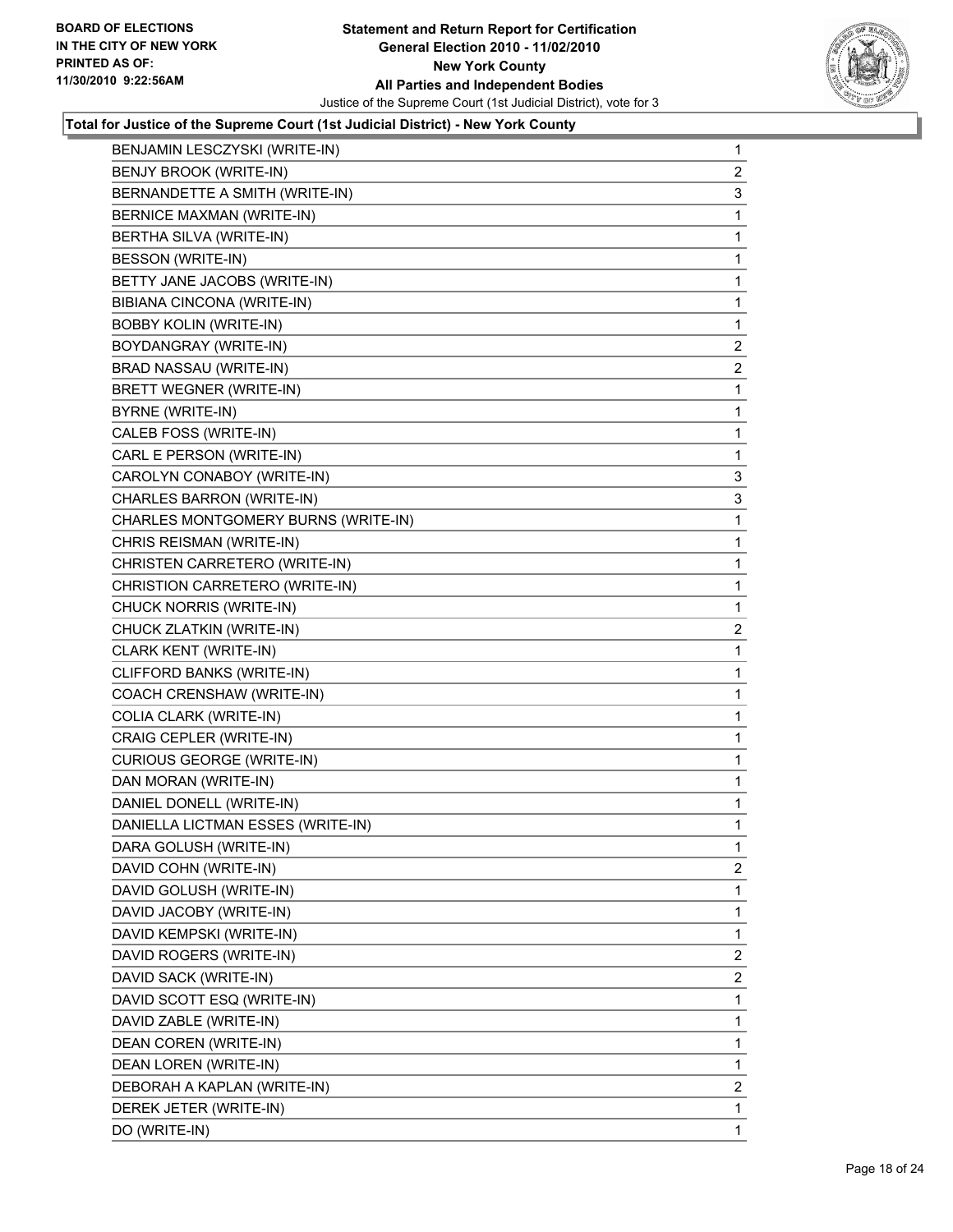

| DONALD DUCK (WRITE-IN)                  | 1            |
|-----------------------------------------|--------------|
| DOV BERGER (WRITE-IN)                   | 1            |
| DX (WRITE-IN)                           | 3            |
| EDWIDE DANTICAT (WRITE-IN)              | 1            |
| ELAYNA PHAM (WRITE-IN)                  | 2            |
| ELIOT LASHAK (WRITE-IN)                 | 1            |
| ELIZA X H COWEN (WRITE-IN)              | 2            |
| ELLEN GESNER (WRITE-IN)                 | 1            |
| ELLIOT ANGEL (WRITE-IN)                 | 1            |
| ELLIOT SPITZER (WRITE-IN)               | 3            |
| ELMO (WRITE-IN)                         | 3            |
| ERIC COSTELLO (WRITE-IN)                | 3            |
| ERIC STEIGLITE (WRITE-IN)               | 1            |
| ERIC STIGLITZ (WRITE-IN)                | 1            |
| ERIC STREGLITE (WRITE-IN)               | 1            |
| EUGENE MERCER (WRITE-IN)                | 2            |
| FICUS (WRITE-IN)                        | 3            |
| FORD JOACHIM (WRITE-IN)                 | 3            |
| FRAN BECKER (WRITE-IN)                  | 1            |
| FRANKLIN RODRIGUES (WRITE-IN)           | 1            |
| FREE ALL POLITICAL PRISONERS (WRITE-IN) | 1            |
| GAVIN HARDWEIKER (WRITE-IN)             | 2            |
| <b>GECKO PEOPLE (WRITE-IN)</b>          | 1            |
| <b>GEORGE FOX (WRITE-IN)</b>            | 1            |
| <b>GEORGE GONZALEZ (WRITE-IN)</b>       | 1            |
| <b>GEORGE JANIS (WRITE-IN)</b>          | 1            |
| <b>GEORGE PHILLIPS (WRITE-IN)</b>       | 1            |
| GERIE VO WINSTANLEY (WRITE-IN)          | 1            |
| <b>GERNARTE EVANGELIST (WRITE-IN)</b>   | 1            |
| GIDEON ASHERIE (WRITE-IN)               | 1            |
| GINO LAUNUCCI (WRITE-IN)                | 1            |
| <b>GLENN MAGPANTAY (WRITE-IN)</b>       | 1            |
| GREG SHIU (WRITE-IN)                    | 1            |
| <b>GREGG RUTH (WRITE-IN)</b>            | 1            |
| GUY MARIANO (WRITE-IN)                  | 1            |
| HARRY WILSON (WRITE-IN)                 | 1            |
| HAVE (WRITE-IN)                         | 1            |
| HEIDI JILL ABRAMS (WRITE-IN)            | 1            |
| HOLT (WRITE-IN)                         | 1            |
| I (WRITE-IN)                            | 1            |
| I DO NOT KNOW (WRITE-IN)                | 6            |
| J EMMET MURPHY (WRITE-IN)               | $\mathbf{2}$ |
| J EMMETT MURPHY (WRITE-IN)              | 3            |
| JAMES BURKE (WRITE-IN)                  | 3            |
| JAMES CALISTER (WRITE-IN)               | $\mathbf{2}$ |
| JAMES T. KIRK (WRITE-IN)                | $\mathbf{1}$ |
|                                         |              |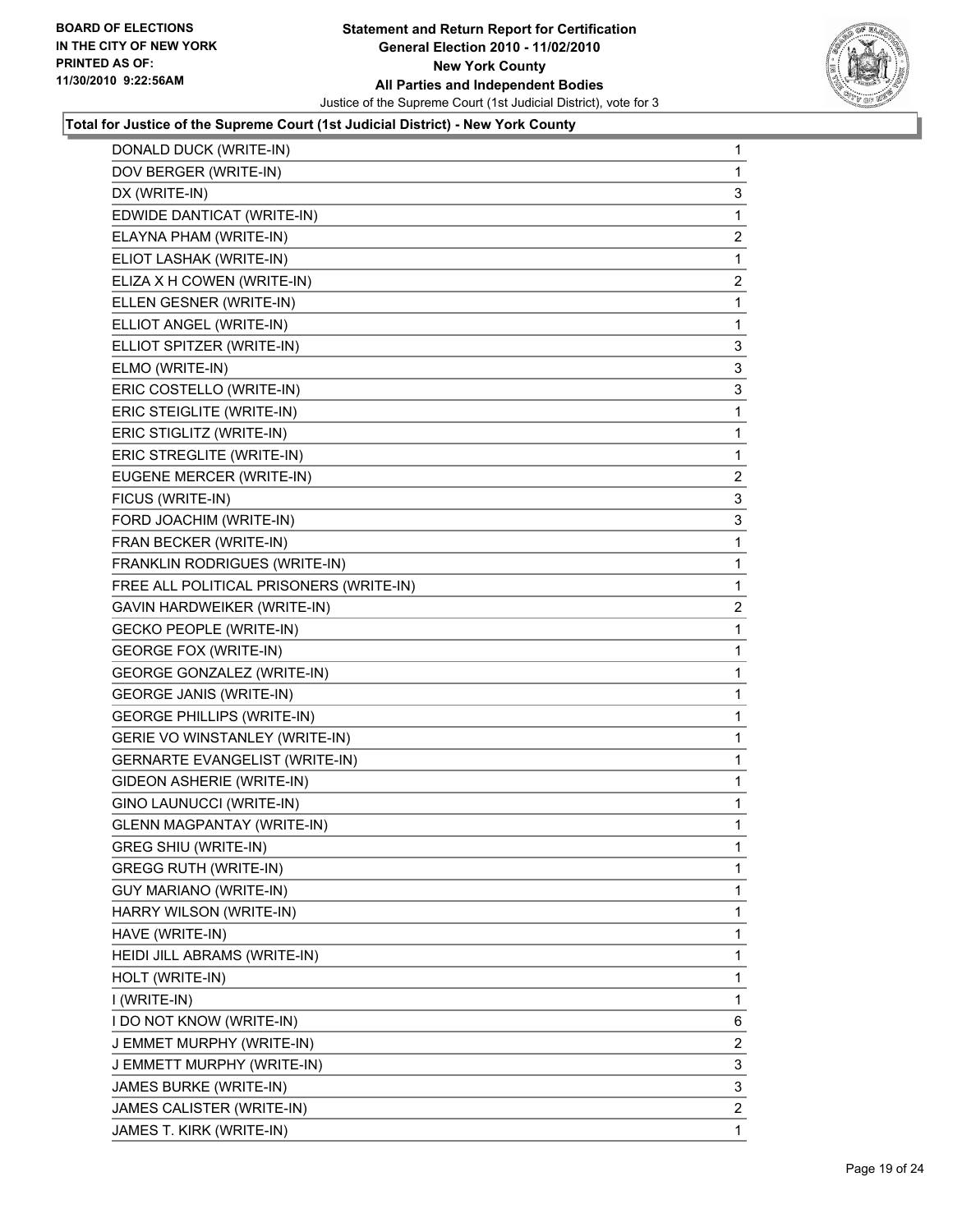

| JANE BURKE (WRITE-IN)          | 2              |
|--------------------------------|----------------|
| JANE DOE (WRITE-IN)            | 1              |
| JANET WHALEN (WRITE-IN)        | 1              |
| JANIS JOPLIN (WRITE-IN)        | 1              |
| JASON HENMAN (WRITE-IN)        | 1              |
| JASON HERMAN (WRITE-IN)        | 1              |
| <b>JASON REBHUN (WRITE-IN)</b> | 1              |
| JEFF ALEXANDER (WRITE-IN)      | 1              |
| JEFFEY CHIN (WRITE-IN)         | 2              |
| JEFFREY HERMAN (WRITE-IN)      | 1              |
| JEFFREY ONLY (WRITE-IN)        | 1              |
| JEFFRY ORRY (WRITE-IN)         | 1              |
| JERRY BROWN (WRITE-IN)         | 1              |
| JES. R OING (WRITE-IN)         | 1              |
| JESSE VENTURA (WRITE-IN)       | 1              |
| JIM DOE (WRITE-IN)             | 1              |
| JIM LESQ YRSIA (WRITE-IN)      | 1              |
| JIMMY MCMILLAN (WRITE-IN)      | 5              |
| JINEE MISHRA (WRITE-IN)        | 1              |
| JOAN DIDIOR (WRITE-IN)         | 1              |
| JODI MOSIELLO (WRITE-IN)       | 1              |
| JOE BROWN (WRITE-IN)           | 1              |
| JOE FRIENDLY (WRITE-IN)        | 1              |
| JOE MONGRAN (WRITE-IN)         | 1              |
| JOE STEIN (WRITE-IN)           | 1              |
| JOHN CARROY (WRITE-IN)         | 1              |
| JOHN DOE (WRITE-IN)            | 1              |
| JOHN JONES (WRITE-IN)          | 1              |
| JOHN JONES MOLINA (WRITE-IN)   | 1              |
| JOHN MCCAIN (WRITE-IN)         | 1              |
| JOHN MCLAUGHIN (WRITE-IN)      | 1              |
| JONATHAN REINER (WRITE-IN)     | 1              |
| JOSEPH DREW (WRITE-IN)         | 1              |
| JOSEPH ROGERS (WRITE-IN)       | 2              |
| JOSHUA FETTO (WRITE-IN)        | $\overline{2}$ |
| JOSHUA ZABLE (WRITE-IN)        | 1              |
| JUDGE WAPNER (WRITE-IN)        | 1              |
| JUDITH KAYE (WRITE-IN)         | 1              |
| JUDY SCHENRDLY (WRITE-IN)      | 1              |
| JUDY SCHERDLY (WRITE-IN)       | 2              |
| K SHAEFER (WRITE-IN)           | 1              |
| KAREN BURKE (WRITE-IN)         | 1              |
| KENNETH GRAHAM (WRITE-IN)      | 1              |
| KERA (WRITE-IN)                | 1              |
| KRISTIN M DAVIS (WRITE-IN)     | 1              |
| L. STANTON TOWNE (WRITE-IN)    | 3              |
|                                |                |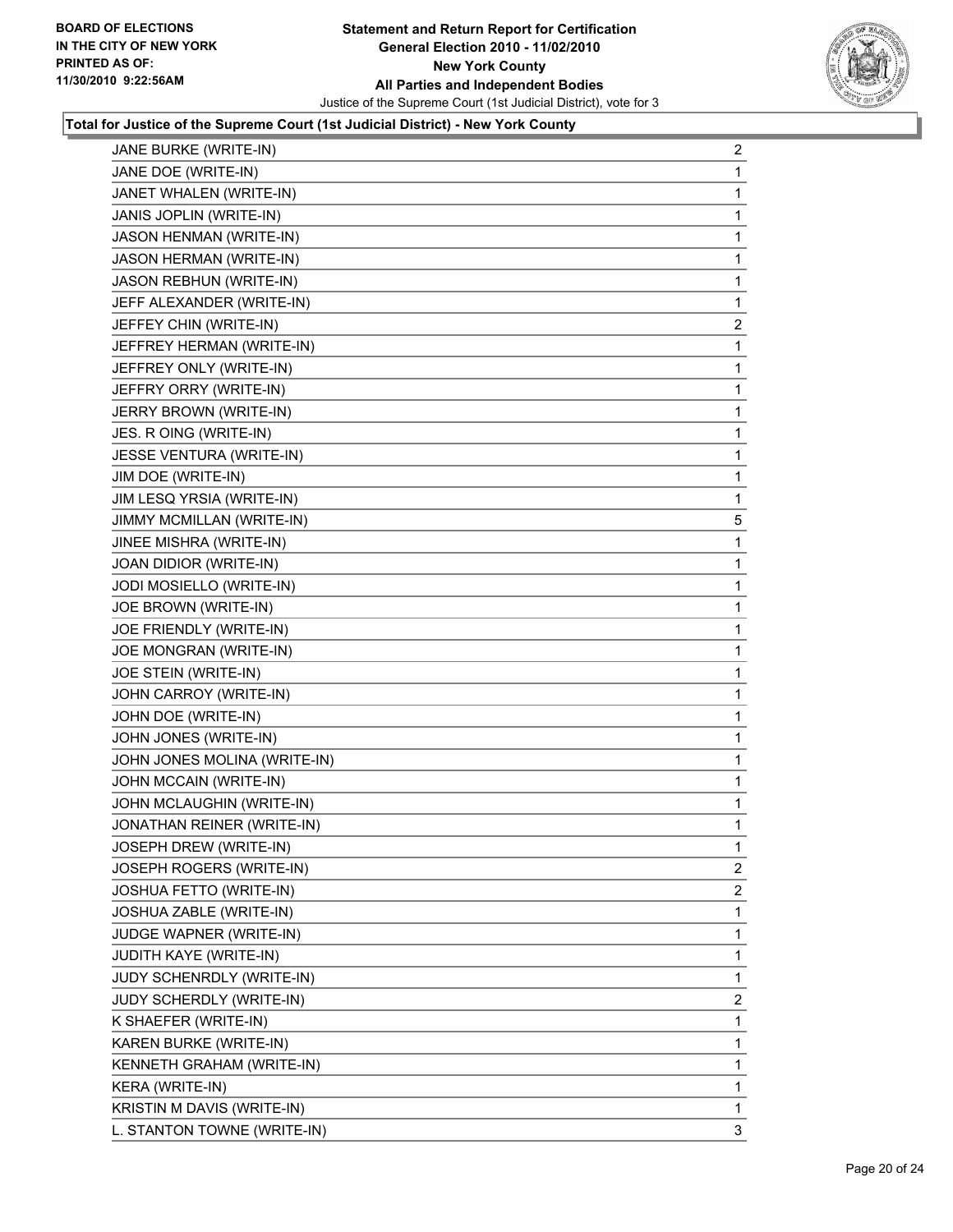

| LARRY FLYNT (WRITE-IN)                      | 3            |
|---------------------------------------------|--------------|
| LARRY MONTY (WRITE-IN)                      | 1            |
| LEARNED HLND (WRITE-IN)                     | 1            |
| LEGAIIZE MARIIIANA (WRITE-IN)               | 1            |
| LEONARD VAISMAN (WRITE-IN)                  | 3            |
| LEWIS LEPHOM (WRITE-IN)                     | 2            |
| LINE 1 NA (WRITE-IN)                        | 1            |
| LINE 1 NO NAME (WRITE-IN)                   | 1            |
| LINE 2 NA (WRITE-IN)                        | 1            |
| LINE 3 NA (WRITE-IN)                        | 1            |
| LISA MUNKOWSKI (WRITE-IN)                   | 1            |
| LIZARD PEOPLE (WRITE-IN)                    | 1            |
| LORA ROGERS (WRITE-IN)                      | $\mathbf{2}$ |
| LORD JESUS CHRIST THE SON OF GOD (WRITE-IN) | 3            |
| LOUIS O'NEILL (WRITE-IN)                    | 1            |
| LUCY BILLINGS (WRITE-IN)                    | 1            |
| LYNETTE CAULDWELL (WRITE-IN)                | 1            |
| LYNN KOTLER (WRITE-IN)                      | 2            |
| MANLY KESTENBAUM (WRITE-IN)                 | 1            |
| MARGAIRITA LOPEZ TORRES (WRITE-IN)          | 1            |
| MARGARITA LOPEZ TORRES (WRITE-IN)           | 1            |
| MARGUIRE LOUDA (WRITE-IN)                   | 1            |
| MARIE BIAGGI (WRITE-IN)                     | 1            |
| MARIE WILSON (WRITE-IN)                     | 1            |
| MARISOL GRAHAM (WRITE-IN)                   | 1            |
| MARK A WOODSMAN (WRITE-IN)                  | 1            |
| MARK AXINN (WRITE-IN)                       | 1            |
| MARK CARROLL (WRITE-IN)                     | 1            |
| MARK GRASSI (WRITE-IN)                      | 2            |
| MARK H LYON (WRITE-IN)                      | 1            |
| MARK RODGERS (WRITE-IN)                     | 1.           |
| MARTIN BLAKE (WRITE-IN)                     | 1            |
| MARTIN RIVLIN (WRITE-IN)                    | 1            |
| MARY C KAPARIC (WRITE-IN)                   | $\mathbf{1}$ |
| MATT RIORDAN (WRITE-IN)                     | 2            |
| MATT TAIBBI (WRITE-IN)                      | 1            |
| MATTHEW BARR (WRITE-IN)                     | 1            |
| MATTHEW BYRNE (WRITE-IN)                    | 6            |
| MATTHEW E KAPLAN (WRITE-IN)                 | 1            |
| MAURY POVICH (WRITE-IN)                     | 1            |
| MAX DASHEVSKY (WRITE-IN)                    | 1            |
| ME (WRITE-IN)                               | 3            |
| MICHAEL SAKS (WRITE-IN)                     | 1            |
| MICHEL DE MONTAGUE (WRITE-IN)               | 1            |
| MICKEY MOUSE (WRITE-IN)                     | $\mathbf{2}$ |
| MIKE ALEXANDER (WRITE-IN)                   | 1.           |
|                                             |              |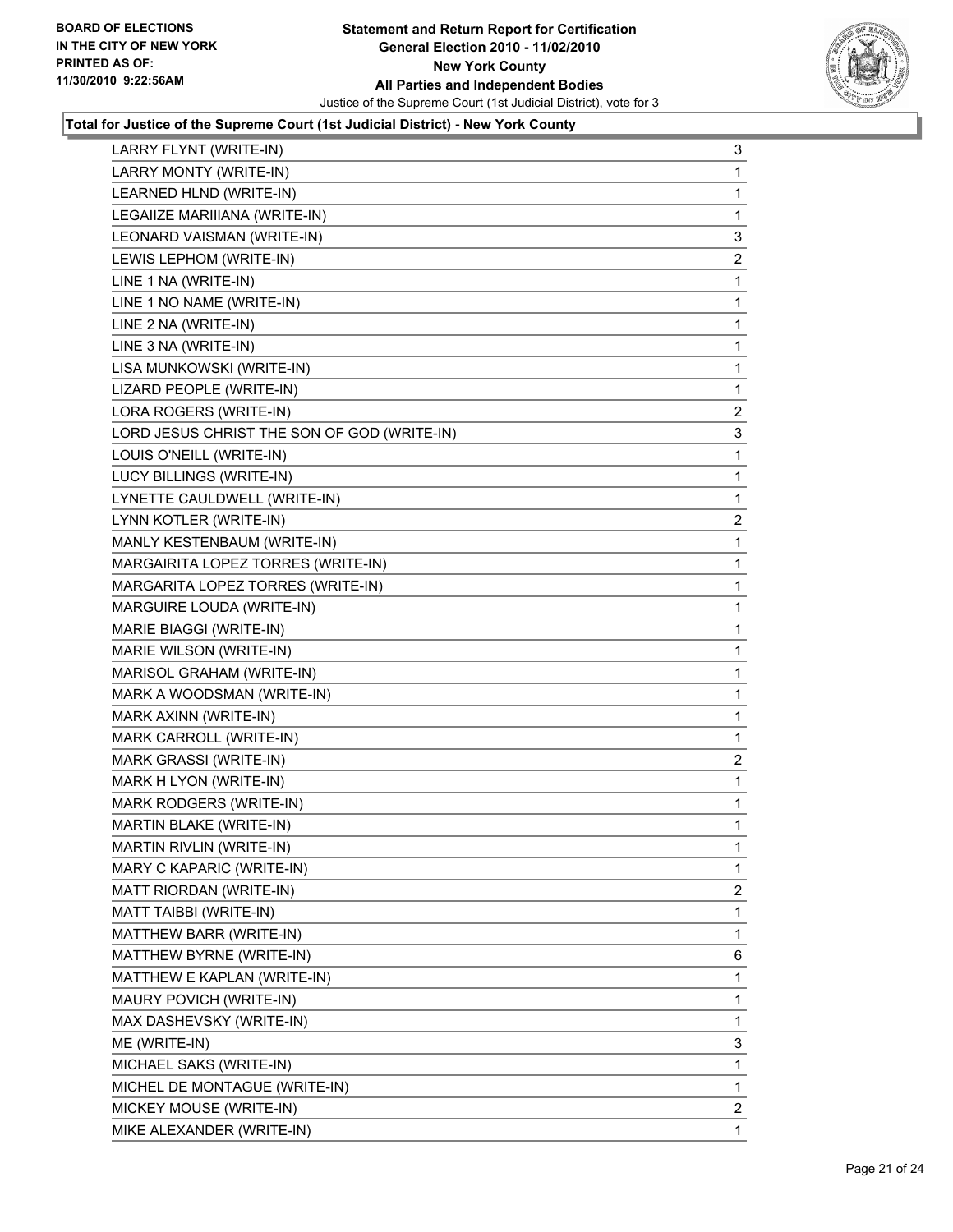

| MIKE GEORGE (WRITE-IN)              | 1              |
|-------------------------------------|----------------|
| MIKE GRIMM (WRITE-IN)               | 1              |
| MITCH SCHUADRON (WRITE-IN)          | 1              |
| MITT ROMNI (WRITE-IN)               | 3              |
| MOSIELLO (WRITE-IN)                 | 2              |
| MR KANGAROO (WRITE-IN)              | 1              |
| MY DOG KARMA (WRITE-IN)             | 3              |
| MY DOG RILEY (WRITE-IN)             | 3              |
| NABAVI OLIVER (WRITE-IN)            | 2              |
| NANCY GIRCE (WRITE-IN)              | 1              |
| NATYALA ALFRED (WRITE-IN)           | 1              |
| NEER ASHERIE (WRITE-IN)             | 1              |
| NILI ASHERIE (WRITE-IN)             | 1              |
| NO NAME (WRITE-IN)                  | 111            |
| NO NSME (WRITE-IN)                  | 3              |
| NO ONE (WRITE-IN)                   | 6              |
| NOBODY (WRITE-IN)                   | 9              |
| NOEL JEFFERSON (WRITE-IN)           | 2              |
| NON ENGLISH CHARACTER (WRITE-IN)    | 1              |
| NONE (WRITE-IN)                     | 21             |
| NONE NAME (WRITE-IN)                | 1              |
| NONE OF THE ABOVE (WRITE-IN)        | 16             |
| NONE OF THESE (WRITE-IN)            | 3              |
| NORMAN SIEGAL (WRITE-IN)            | 2              |
| OBAMA (WRITE-IN)                    | 2              |
| OHNE FATLE (WRITE-IN)               | 1              |
| OTHER (WRITE-IN)                    | 3              |
| OTHER PARTY (WRITE-IN)              | 1              |
| OVERTURN CITIZENS UNITED (WRITE-IN) | 1              |
| PATRICA GATLING (WRITE-IN)          | $\overline{2}$ |
| PATRICK STAR (WRITE-IN)             | 1              |
| PAUL CREDITON (WRITE-IN)            | 1              |
| PAUL CREDITOV (WRITE-IN)            | 1              |
| PEE WEE HERMAN (WRITE-IN)           | 1              |
| PETE SEEKER (WRITE-IN)              | 1              |
| PETER DOLOTTA (WRITE-IN)            | 1              |
| PETER HOWARD (WRITE-IN)             | $\overline{2}$ |
| PETER PARKER (WRITE-IN)             | 3              |
| PETER SULLIVAN (WRITE-IN)           | 1              |
| PETER VANTOL (WRITE-IN)             | 1              |
| PINS (WRITE-IN)                     | 1              |
| RACHEL BEARDSLEY (WRITE-IN)         | 1              |
| RAFAEL URFUIA (WRITE-IN)            | 1              |
| RAMMY SALERS (WRITE-IN)             | 1              |
| RANDI HARRISON (WRITE-IN)           | 1              |
| REBECCA PORPER (WRITE-IN)           | 1              |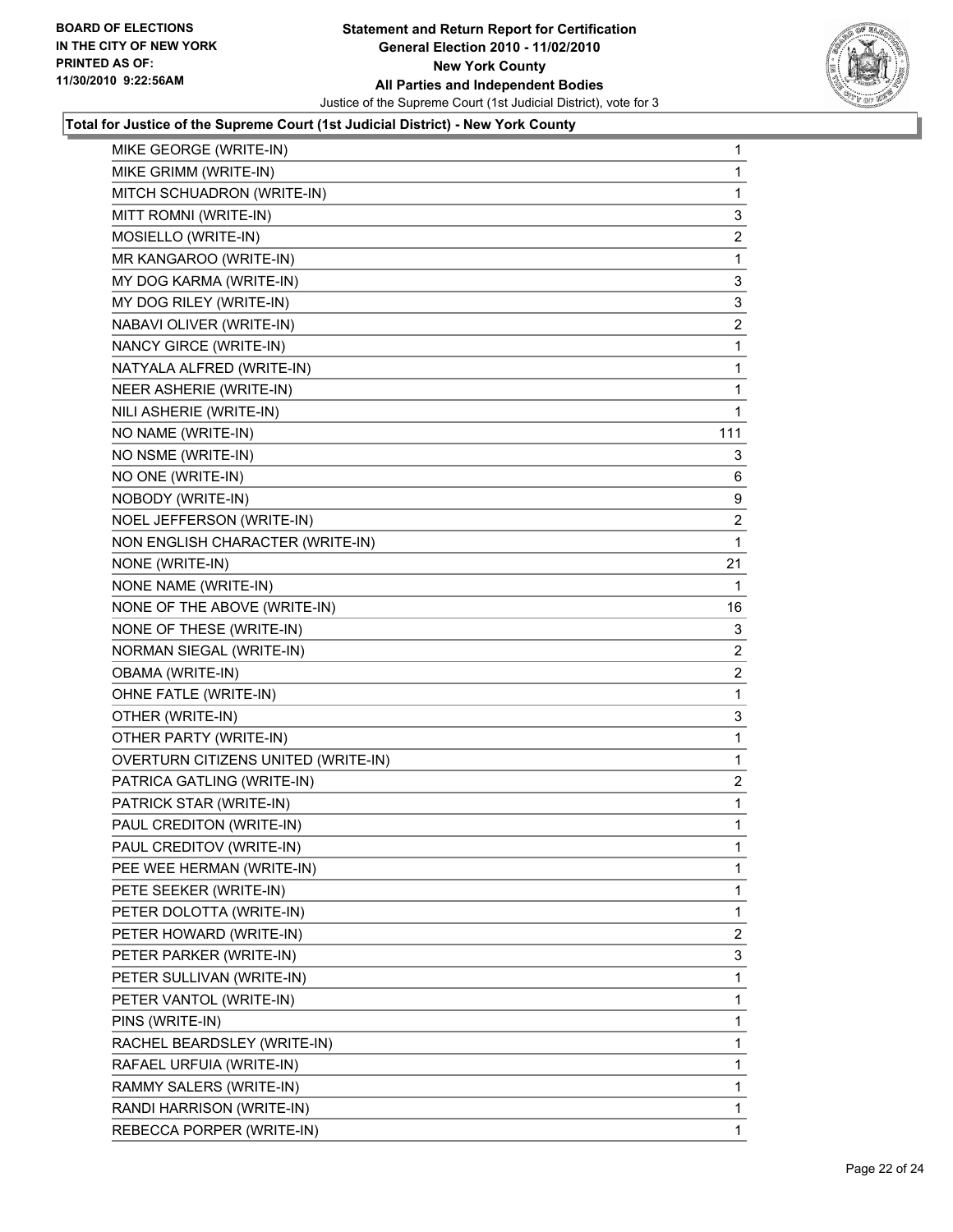

| REVOLUTION (WRITE-IN)           | 6                       |
|---------------------------------|-------------------------|
| RHONDA JUNG (WRITE-IN)          | 1                       |
| RICH MCANGER (WRITE-IN)         | 1                       |
| RICHARD REALMUTO (WRITE-IN)     | 6                       |
| RICHARD SIMMONS (WRITE-IN)      | 1                       |
| ROBERT JOHNSON (WRITE-IN)       | 1                       |
| ROBERT LIPTON (WRITE-IN)        | $\overline{\mathbf{c}}$ |
| ROBERT RODRIGUEZ (WRITE-IN)     | 1                       |
| ROBERT STEPANEK (WRITE-IN)      | 1                       |
| ROBERTA BRILL (WRITE-IN)        | 1                       |
| ROGER WOUHAM (WRITE-IN)         | 1                       |
| RON MILLER (WRITE-IN)           | 1                       |
| RON MORE (WRITE-IN)             | 1                       |
| RON PAUL (WRITE-IN)             | 1                       |
| ROSA CLEMENTE (WRITE-IN)        | 1                       |
| ROY ENNIS (WRITE-IN)            | 1                       |
| ROY MILLER (WRITE-IN)           | 1                       |
| ROY WASSERMAN (WRITE-IN)        | $\overline{2}$          |
| RX (WRITE-IN)                   | 3                       |
| RYAN E. HOFFMAN (WRITE-IN)      | 3                       |
| SAMAKA LEAH GINSBERG (WRITE-IN) | 1                       |
| SANTA CLAUS (WRITE-IN)          | 3                       |
| SARAH LESCZYCKI (WRITE-IN)      | 1                       |
| SCOT GLEASON (WRITE-IN)         | 1                       |
| SELF (WRITE-IN)                 | 3                       |
| SHANE SHEEMR (WRITE-IN)         | 1                       |
| SHERRI MAXMAN (WRITE-IN)        | 1                       |
| SID DAVIDOFF (WRITE-IN)         | 1                       |
| SIDNEY DURCHIN (WRITE-IN)       | 1                       |
| SNAKE PEOPLE (WRITE-IN)         | 1                       |
| SOPHIE SLONIM (WRITE-IN)        | 1                       |
| STANLEY NIGHTINGALE (WRITE-IN)  | 1                       |
| STEVE M WARSHAWSKY (WRITE-IN)   | 6                       |
| STEVEN CHOI (WRITE-IN)          | 1                       |
| STEVEN CINCONA (WRITE-IN)       | 1                       |
| STEVEN COLBERT (WRITE-IN)       | 1                       |
| STEVEN SILVER (WRITE-IN)        | 1                       |
| SUSAN J CLAIR (WRITE-IN)        | 1                       |
| TAMI ALBERT (WRITE-IN)          | 1                       |
| TANYA YOUNG (WRITE-IN)          | 2                       |
| TARA GIELMAN (WRITE-IN)         | $\overline{2}$          |
| THOMAS E SCANLON (WRITE-IN)     | 1                       |
| TIM LINCICUM (WRITE-IN)         | 1                       |
| TITO SINHA (WRITE-IN)           | 1                       |
| VOID (WRITE-IN)                 | 38                      |
| VX (WRITE-IN)                   | 3                       |